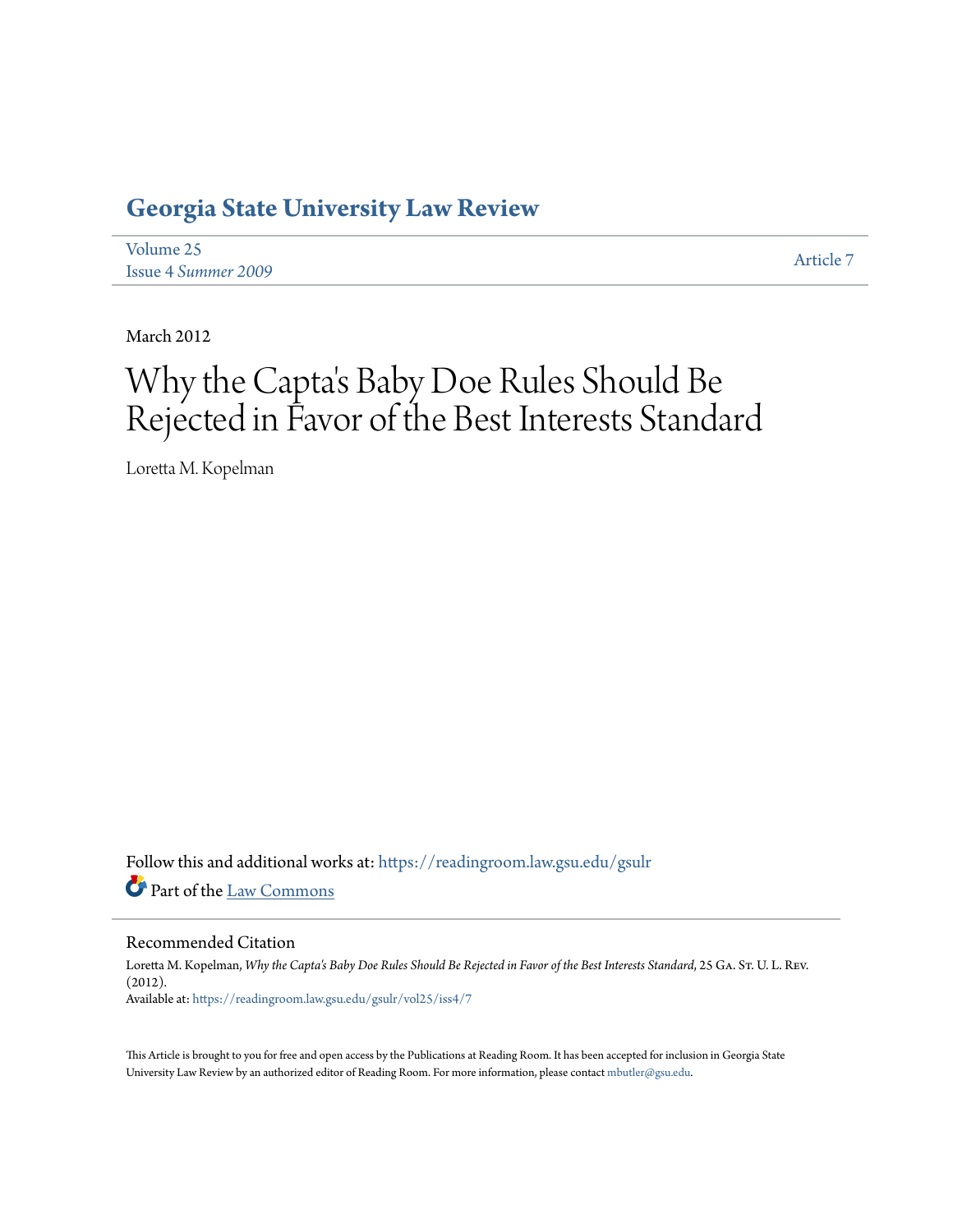# **WHY THE CAPTA'S BABY DOE RULES SHOULD WHY THE CAPTA'S BABY DOE RULES SHOULD BE REJECTED IN FAVOR OF THE BEST BE REJECTED IN FAVOR OF THE BEST INTERESTS STANDARD** INTERESTS STANDARD

# **Loretta M. Kopelman\* Loretta M. Kopelman** \*

## INTRODUCTION INTRODUCTION

The current Baby Doe Rules are formally the Child Abuse The current Baby Doe Rules are formally the Child Abuse Amendments of  $1984<sup>1</sup>$  to the Child Abuse Prevention and Treatment Act (CAPTA).<sup>2</sup> The CAPTA Amendments, which concern the treatment of infants less than one year of age, $3$  went into effect on May **15, 1985** and set federal funding requirements for states to May IS, 1985 and set federal funding requirements for states to receive grants.<sup>4</sup> CAPTA's Baby Doe Rules require all infants to receive maximal treatment, including all medications, feeding and hydration, unless in the treating physician's or physicians' reasonable hydration, unless in the treating physician's or physicians' reasonable medical judgment one of the following exceptions is met: medical judgment one of the following exceptions is met:

- (i) The infant is chronically and irreversibly comatose; (i) The infant is chronically and irreversibly comatose;
- (ii) The provision of such treatment would merely prolong (ii) The provision of such treatment would merely prolong dying, not be effective in ameliorating or correcting all of the infant's life-threatening conditions, or otherwise be infant's life-threatening conditions, or otherwise be futile in terms of the survival of the infant; or

**<sup>\*</sup>** Professor Emeritus and founding Chair, Department of Medical Humanities, Brody School of • Professor Emeritus and founding Chair, Department of Medical Humanities, Brody School of Medicine, East Carolina University, and Faculty Affiliate, Georgetown University.

<sup>1.</sup> Child Abuse Amendments of 1984, Pub. L. No. 98-457, 98 Stat. 1749 (codified as amended at 42 U.S.C. §§ 5101-5106ii (2006) and implemented in relevant part by 45 C.F.R. § 1340.15 (2008)). These amendments are informally known as the CAPTA or Baby Doe Rules or Amendments. "Baby Doe" refers to the child in Indiana whose death precipitated the law. refers to the child in Indiana whose death precipitated the law.

<sup>2.</sup> Child Abuse Prevention and Treatment Act (CAPTA), 42 U.S.C. §§ 5101-5107, 5118 (2006), 2. Child Abuse Prevention and Treatment Act (CAPTA), 42 U.S.C. §§ 5101-SI07, SI18 (2006), and implemented in part at 45 C.F.R. 1340.15(b)(2) (2006).

<sup>3. 45</sup> C.F.R. § 1340.15(b)(3)(i) (defining "infant").

<sup>4. 42</sup> U.S.C. § 5106ia(b)(2)(B) (2006). 42 U.S.C. § 5106ia(b)(2)(B)(2006).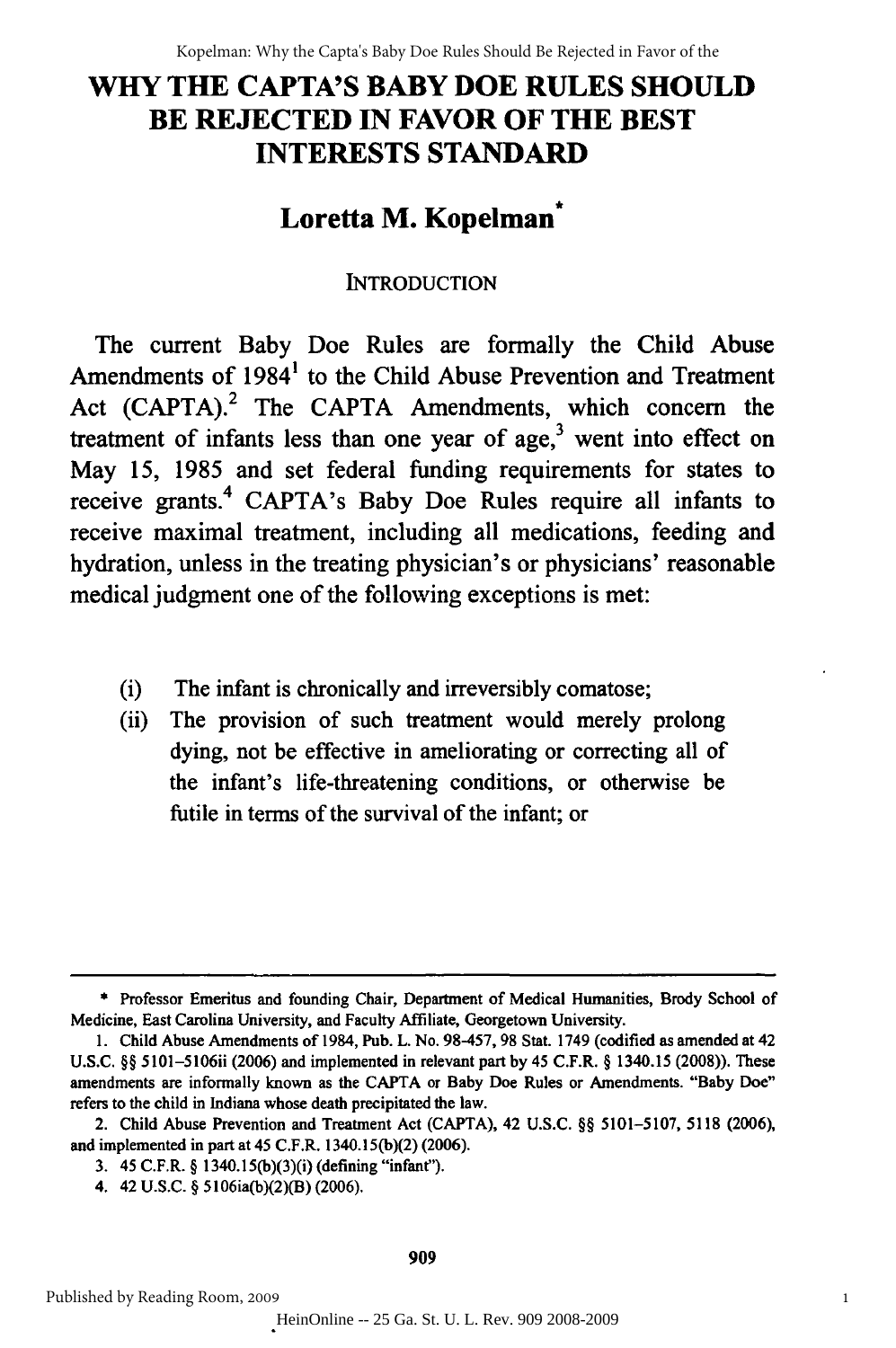#### **GEORGIA STATE UNIVERSITY LAW REVIEW** 910 GEORGIA STATE UNIVERSITY LAW REVIEW [VoL 25:4

(iii) The provision of such treatment would be virtually futile in (iii) The provision of such treatment would be virtually futile in terms of the survival of the infant and the treatment itself under such circumstances would be inhumane.<sup>5</sup>

The Rules were named after an infant known as "Baby Doe" who The Rules were named after an infant known as "Baby Doe" who was born in 1982.<sup>6</sup> The baby had Trisomy 21 (Down's syndrome) and an esophageal atresia. On the advice of their obstetrician, the infant's parents refused to give permission for the life-saving surgery infant's parents refused to give permission for the life-saving surgery to remove the baby's intestinal blockage; the baby's pediatrician and to remove the baby's intestinal blockage; the baby's pediatrician and hospital administrators sought a court order, but the Indiana courts hospital administrators sought a court order, but the Indiana courts sided with the parents; the baby died as an appeal was being made to the United States Supreme Court.<sup>7</sup>

Ronald Reagan, who was President at the time, intended the Rules Ronald Reagan, who was President at the time, intended the Rules to restrict medical decisions that doctors, parents and guardians could to restrict medical decisions that doctors, parents and guardians could make for imperiled infants: "the real issue is whether to affirm and make for imperiled infants: "the real issue is whether to affirm and protect the sanctity of all human life, or to embrace a social ethic protect the sanctity of all human life, or to embrace a social ethic where some human lives are valued and others are not. As a nation, where some human lives are valued and others are not. As a nation, we must choose between the sanctity of life ethic and the 'quality of we must choose between the sanctity of life ethic and the 'quality of life' ethic."<sup>8</sup> Reagan rejected the quality of life ethic and sought to forbid the withholding or withdrawing of medications, hydration, or nutrition unless in the reasonable medical judgment of physicians the nutrition unless in the reasonable medical judgment of physicians the infant was irreversibly comatose or interventions would only prolong dying. dying.

<sup>5. 45</sup> C.F.R. **§** 1340.15(b)(2) (2008) ("The term 'withholding of medically indicated treatment' 5. 45 C.F.R. § 1340.15(b)(2) (200S) ("The term 'withholding medically treatment' means the failure to respond to the infant's life-threatening conditions by providing treatment (including means the failure to respond to the infant's life-threatening conditions by providing treatment (including appropriate nutrition, hydration, and medication) which, in the treating physician's or physicians' appropriate nutrition, hydration, medication) which, in the treating physician's physicians' reasonable medical judgment, will be most likely to be effective in ameliorating or correcting all such reasonable medical judgment, will be most likely to be effective in ameliorating or correcting all such conditions, except that the term does not include the failure to provide treatment (other than appropriate nutrition, hydration, or medication) to an infant when, in the treating physician's or physicians' nutrition, hydration, or medication) to an infant when, in the treating physician's physicians' reasonable medical judgment---(i) The infant is chronically and irreversibly comatose: (ii) The provision of such treatment would merely prolong dying, not be effective in ameliorating or correcting all of the infant's life-threatening conditions, or otherwise be futile in terms of the survival of the infant; or (iii) The provision of such treatment would be virtually futile in terms of the survival of the infant and the treatment itself under such circumstances would be inhumane).

*<sup>6.</sup> See* **ALBERT JONSEN, A SHORT HISTORY OF MEDICAL** ETHICS **112-13** (Oxford Univ. Press *6. See* ALBERT JONSEN, A SHORT HISTORY OF MEDICAL ETHICS 112-13 (Oxford Univ. Press 2000). 2000).

**<sup>7.</sup> JONSEN,** *supra* note **6,** at 112. 7. JONSEN, *supra* note 6, at 112.

**<sup>8.</sup>** Ronald Reagan, *Abortion and the Conscience of the Nation, in* **ABORTION, MEDICINE AND** THE S. Ronald Reagan, *Abortion and the Conscience of Nation,* ABORTION, MEDICINE AND THE **LAW 355 (J.** Douglas Butler & David F. Walbert eds., **3d** ed. **1986).** LAW 355 (J. Douglas Butler & David F. Walbert eds., 3d ed. 19S6).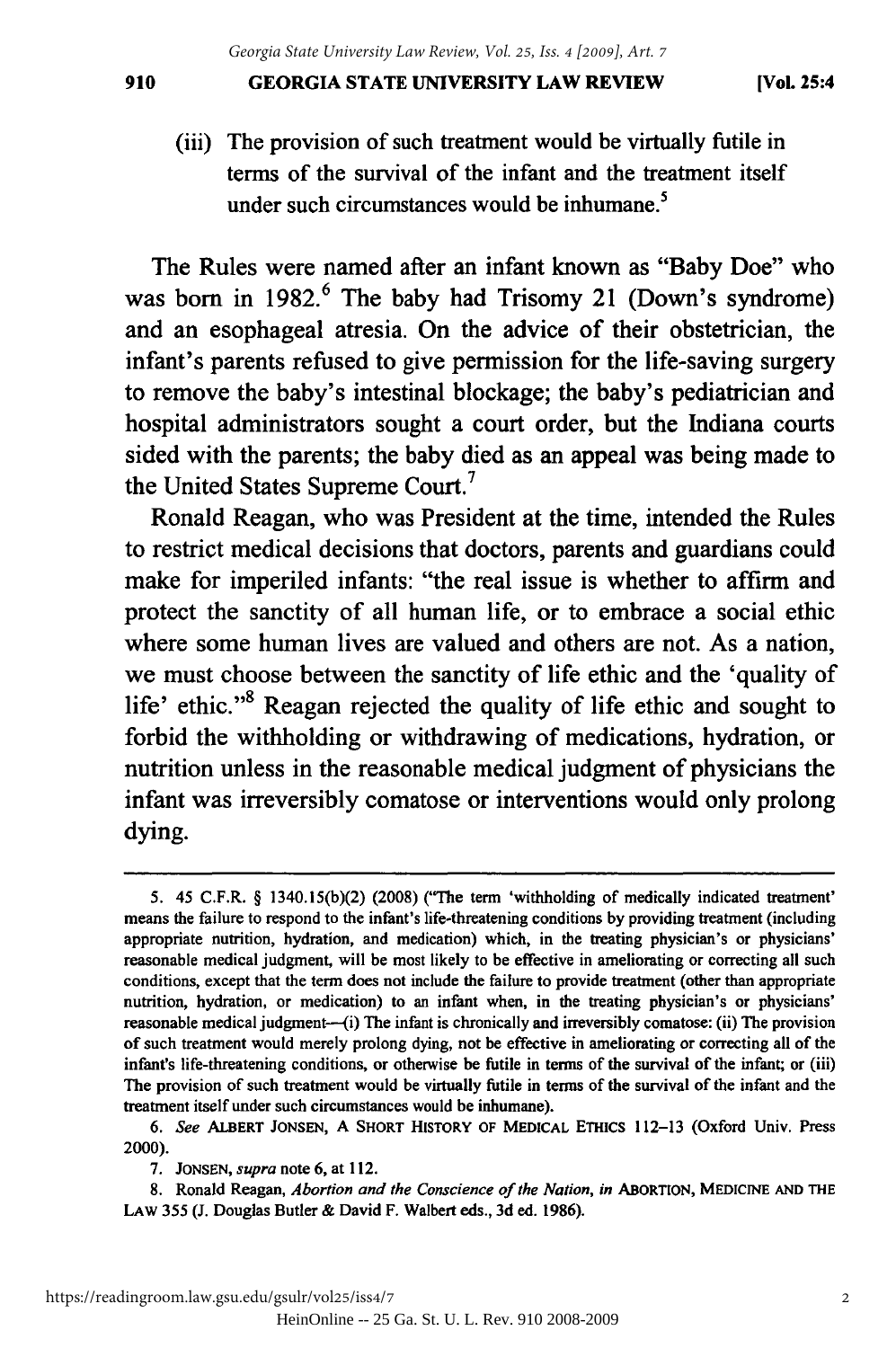#### **20091 WHY THE CAPTA'S BABY DOE RULES SHOULD BE REJECTED 911** 2009) WHY THE CAPTA'S BABY DOE RULES SHOULD BE REJECTED 911

Reagan's Surgeon General, **C.** Everett Koop, also strongly Reagan's Surgeon General, C. Everett Koop, also strongly supported these regulations, agreeing with Reagan that they are in infants' best interests: infants' best interests:

[M]edicine, nutrition and fluids are life itself [and regardless of [M]edicine, nutrition and fluids are life itself [and regardless of age, individuals should be protected; they should] **. . .** receive age, individuals should be protected; they should] . . . receive whatever treatment is indicated. That does not mean prolonging whatever treatment is indicated. That does *not* mean prolonging the act of dying. But it does at least mean providing her with the the act of dying. But it does at least mean providing her with the nutrition and fluids needed to sustain life at its most basic level.<sup>9</sup>

### **I.** CRITICISMS OF **THE** BABY **DOE RULES** I. CRITICISMS OF THE BABY DOE RULES

Criticisms of CAPTA's Baby Doe Rules soon came from many Criticisms of CAPTA's Baby Doe Rules soon came from many sides. In a survey conducted shortly after the Rules were enacted, neonatologists and other pediatricians reported that they sometimes neonatologists and other pediatricians reported that they sometimes interfered with the doctors' duties to act in the best interests of their interfered with the doctors' duties to act in the best interests of their patients.<sup>10</sup> Up to one-third of respondents when evaluating a hypothetical case stated that the Rules would force them to act counter to their judgment of what was in the infant's best interest.<sup>11</sup> These respondents also reported that these amendments were These respondents also reported that these amendments were unnecessary to defend the rights of imperiled infants, ignored unnecessary defend the rights of imperiled infants, ignored parental rights, and failed to offer adequate consideration of the .<br>infant's suffering.<sup>12</sup>

The criticisms had similarities to those of the United States The criticisms had similarities those of the United States Supreme Court in *Bowen v. American Hospital Association*<sup>13</sup> in its expressive court in Bower of time rear response in second in the consideration of an earlier set of similar Baby Doe Rules<sup>14</sup>

<sup>9.</sup> C. Everett Koop, *The Challenge of Definition*, 19 HASTINGS CENTER REP. 2, 3 (1989).

**<sup>10.</sup>** Loretta M. Kopelman, Thomas **G.** Irons **&** Arthur **E.** Kopelman, *Neonatologists Judge the "'Baby* 10. M. Kopelman, Thomas G. & Arthur E. Kopelman, *Neonatologists Judge the "Baby Doe" Regulations,* 318, **11** NEW ENG. **J.** MED. 677, 677-83 (1988); Loretta M. Kopelman, Arthur E. *Doe" Regulations,* 318, II NEW ENG. 1. MED. 677,677-83 (1988); Loretta M. Kopelman, Arthur E. Kopelman & Thomas **G.** Irons *Neonatologists, Pediatrics and the Supreme Court Criticize the "Baby* Kopelman & Thomas G. Irons *Neonatologists, Pediatrics and the Supreme Court Criticize the "Baby*  Doe" Regulations, in COMPELLED COMPASSION 237-66 (Arthur L. Caplan, Robert H. Blank & Janna C. Merrick eds., 1992). Merrick eds., 1992).

<sup>11.</sup> Loretta M. Kopelman, Arthur E. Kopelman & Thomas G. Irons, *Neonatologists, Pediatrics* and the Supreme Court Criticize the "Baby Doe" Regulations, supra note 10.

<sup>12.</sup> *Id.* at 254; *accord infra* Table **1.** *12. Id.* at 254; *accord infra* Table I.

<sup>13.</sup> Bowen v. Am. Hosp. Ass'n, 476 U.S. 610,630-48 (1986). 13. Bowen v. Am. Hosp. Ass'n, 476 U.S. 610, 630-48 (1986).

<sup>14.</sup> Nondiscrimination on the Basis of Handicap Relating to Health Care for Handicapped 14. Nondiscrimination on the Basis of Handicap Relating to Health Care for Handicapped Infants-HHS Final Rules, 49 Fed. Reg. 1,622-54 (Jan. 12, 1984). Infants-HHS Final Rules, 49 Fed. Reg. 1,622-54 (Jan. 12, 1984).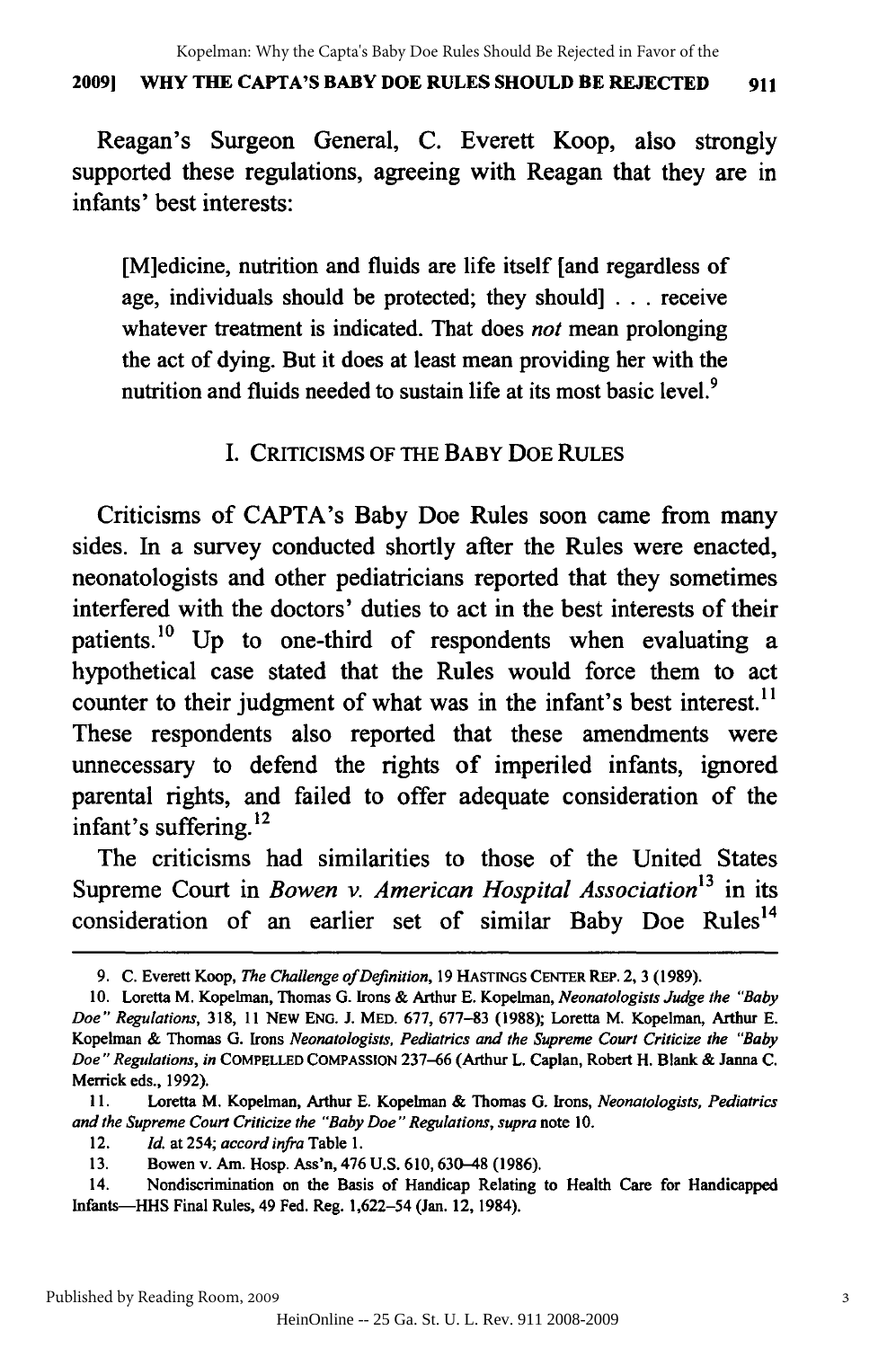promulgated as regulations under section 504 of the Rehabilitation promulgated regulations under section 504 of Rehabilitation Act of 1973.<sup>15</sup> The Supreme Court held that these rules could not be issued using this section of the Rehabilitation Act of 1973.<sup>16</sup> The Court rejected the Reagan administration's argument that the failure Court Reagan administration's argument that failure to provide maximal treatments, unless one of the three exceptions to provide maximal treatments, unless one of the three exceptions existed, was discriminatory and violated infants' civil rights.<sup>17</sup> The Court criticized the rules for ignoring parents' traditional role to Court criticized the rules for ignoring parents' traditional to decide what was in their infant's best interest.<sup>18</sup> The Court further stated that concerned parents might select among different treatment stated that concerned parents might select among different treatment plans recommended by the infant's physicians; the rules took an plans recommended by the infant's physicians; the rules took an oversimplified view of medical decision-making in supposing it was oversimplified view of medical decision-making in supposing it was discriminatory and prejudicial to evaluate an infant's disability in discriminatory and prejudicial to evaluate infant's disability in choosing a treatment. In fact, the Court explained, the degree of a choosing a treatment. In fact, the Court explained, the degree of a person's disability was relevant to making good medical treatment decisions, including those regarding life-sustaining interventions. These rules thus represented an unjustifiable effort to influence These rules thus represented an unjustifiable effort to influence medical standards of care even though no evidence of discrimination medical standards of care even though no evidence of discrimination was shown.<sup>19</sup> The Court was also critical of the Reagan administration for exerting undue pressure on state agencies to administration for exerting undue pressure on state agencies to  $\text{complex}^{\text{20}}$ 

While certain right-to-life and religious groups supported the Baby Doe Rules, $^{21}$  some theologians were critical of enacting such a highly restrictive view of what was best for sick infants. William May, a restrictive view of what was best for sick infants. William May, a well-known Protestant theologian, argued that taking death as the

<sup>15.</sup> Rehabilitation Act of 1973, Pub. L. No. 93-112, 29 U.S.C. **§** 794 (2000). The first set of Baby 15. Rehabilitation Act of 1973, Pub. L. No. 93-112, 29 U.S.C. § 794 (2000). The first set of Baby<br>Doe Regulations were issued in 1984 and based upon Section 504 of the Rehabilitation Act of 1973: "No otherwise qualified handicapped individual... shall, solely by reason of this handicap, be excluded ''No otherwise qualified handicapped individual ... shall, solely by reason of this handicap, be excluded from the participation in, be denied the benefits of, or be subjected to discrimination under any program from the participation in, be denied the benefits of, or be subjected to discrimination under any program or activity receiving Federal financial assistance." The first set of Baby Doe Rules were regulated<br>federally and not optional. The Supreme Court struck them down in 1986 in Bowen. In contrast, federally and not optional. The Supreme Court struck them down in **1986** in *Bowen.* In contrast, CAPTA's Baby Doe Rules are requirements for states to receive federal money and are technically optional. See Nondiscrimination on the Basis of Handicap, *supra* note 14. optional. *See* Nondiscrimination on the Basis of Handicap, *supra* note 14.

<sup>16.</sup> *Bowen*, 476 U.S. at 642-47.

**<sup>17.</sup>** *Id.* at **636.** *17. Id.* at 636.

**<sup>18.</sup>** *Id.* at **627, n.13.** *18. Id.* at 627, n.13.

**<sup>19.</sup>** *Id.* at 643. *19. Id.* 643.

<sup>20.</sup> *Id.* at 639-42. *20.* /d. at 639-42.

<sup>21.</sup> Thomas H. Murray, *The Final, Anticlimactic Rule on Baby Doe,* 15 HASTINGS CENTER REP. **5,** 21. Thomas H. Murray, *The Final, Anticlimactic Rule on Baby Doe,* 15 HASTINGS CENTER REp. 5, 7-8 (1985). *See* Reagan, *supra* note 8, at 352-58. 7-8 (1985). *See* Reagan, *supra* note 8, at 352-58.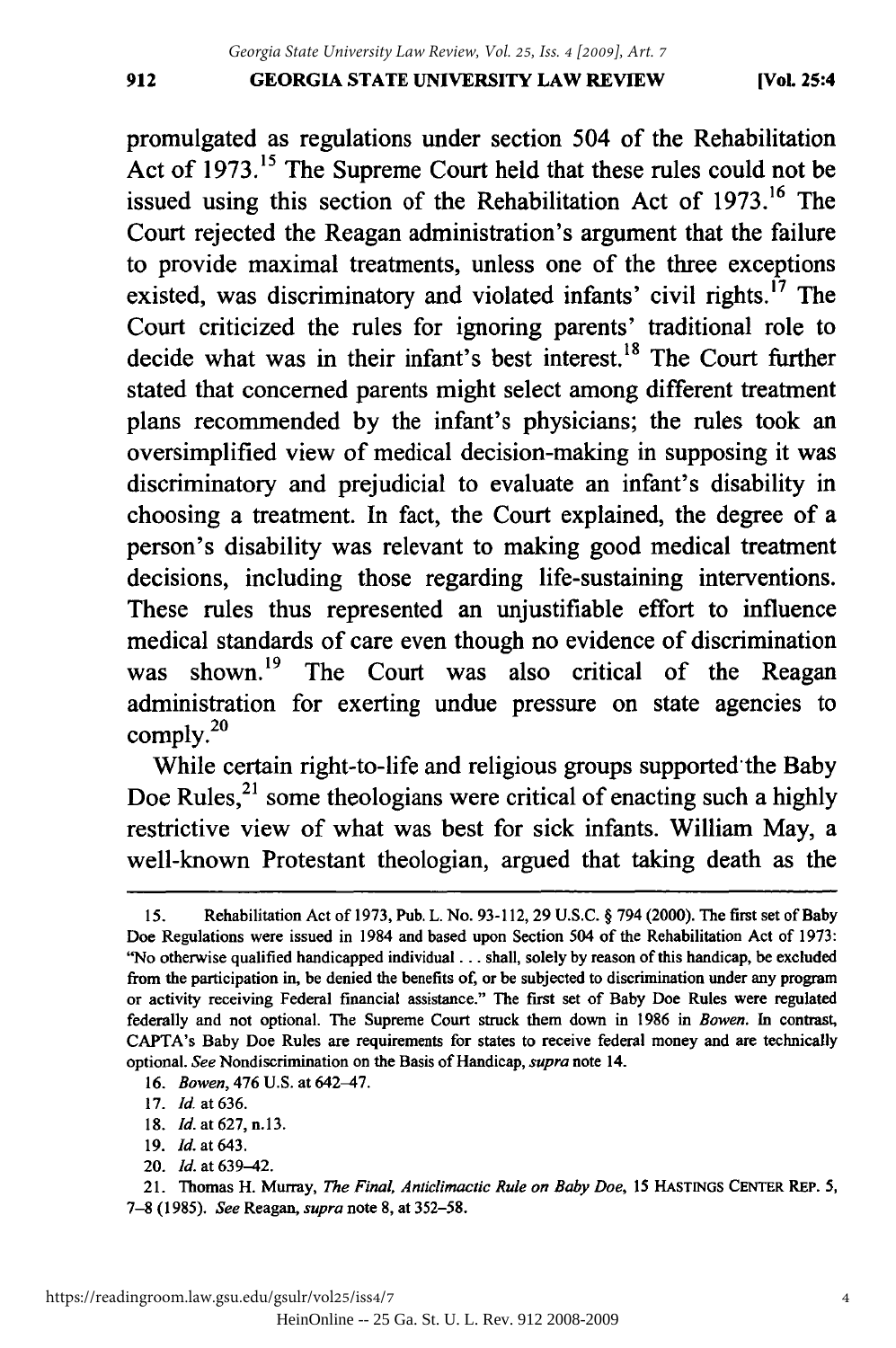### **2009] WHY THE CAPTA'S BABY DOE RULES SHOULD BE REJECTED 913** 2009] WHY THE CAPTA'S BABY DOE RULES SHOULD BE REJECTED 913

highest evil is not a sanctity of life position, but an idolatry of the highest evil is not a sanctity of life position, but an idolatry of the physical.<sup>22</sup> Sanctity of life should be understood as a duty to prevent untimely death and not as a justification for preserving life at all untimely death and not as a justification for preserving life at all costs.<sup>23</sup> H. Danner Clouser argued that sanctity of life should be understood as the duty to preserve life unless a higher duty exists. $^{24}$ Richard McCormick, a well-known Jesuit theologian, maintained that Richard McCormick, a well-known Jesuit theologian, maintained that when people lack the potential for interpersonal relationships there is when people lack the potential for interpersonal relationships there is no obligation to require life-saving treatments.<sup>25</sup>

Some members of the leadership of the American Academy of Pediatrics (AAP) argued that these criticisms were misguided and it Pediatrics (AAP) argued that these criticisms were misguided and it was mistaken to suppose that the Rules disrupt standards of care, was mistaken to suppose that the Rules disrupt standards of care, inhibit reasonable medical judgment, or interfere with acting in infants' best interest.<sup>26</sup> Robert Haggerty, M.D., who was President of the AAP when they were passed, saw them as no threat and reportedly said, "[i]t would appear that the final rule reaffirms the reportedly said; "[i]t would appear that the final rule reaffirms the role of reasonable medical judgment and that decisions should be made in the best interests of the infant."<sup>27</sup> A decade later, members of the AAP's 1996 Committee on Bioethics agreed, contending that the the AAP's 1996 Committee on Bioethics agreed, contending that the Rules allow considerable discretion because they include the words Rules allow considerable discretion because they include words "reasonable medical judgment" and "appropriate" and allow nontreatment where it is "inhumane."<sup>28</sup>

These AAP interpretations, however, are not supported by the text, which requires maximal life saving interventions, including appropriate nutrition, hydration and medication unless the infant is appropriate nutrition, hydration and medication unless the infant is dying or comatose. Discontinuing maximal life-saving interventions dying or comatose. Discontinuing maximal life-saving interventions (other than appropriate nutrition, hydration and medication) may be (other than appropriate nutrition, hydration and medication) may be

<sup>22.</sup> WILLIAM F. **MAY, THE PHYSICIAN'S COVENANT: IMAGES OF THE HEALER IN MEDICAL ETHICS,** 22. WILLIAM F. MAY, THE PHYSICIAN'S COVENANT: IMAGES OF THE HEALER IN MEDICAL ETHICS, **68-69** (Westminster Press **1983).** 68--69 (Westminster Press 1983).

**<sup>23.</sup>** *Id. 23. Id.* 

<sup>24.</sup> K. Danner Clouser, "The Sanctity of Life": An Analysis of a Concept, 78 ANNALS OF INTERNAL MED. **119, 119,123 (1973).** MED. 119, 119, 123 (1973).

**<sup>25.</sup>** Richard McCormick, *To Save or Let Die: The Dilemma of Modern Medicine,* **229,** 2 **J. AM.** MED. 25. Richard McCormick, *To Save or Let Die: The Dilemma of Modem Medicine,* 229, 2 J. AM. MED. **ASS'N 172,175-76** (1974). AsS'N 172, 175-76(1974).

<sup>26.</sup> Am. Acad. of Pediatrics (AAP), Committee on Bioethics, Ethics in the Care of Critically Ill *Infants and* Children, **98 PEDIATRICS** 149, 149-52 **(1996).** *Infants and Children,* 98 PEDIATRICS 149, 149-52 (1996).

**<sup>27.</sup>** See **Murray,** *supra* **note** 21, at **6.** *27. See* Murray, *supra* note 21, at 6.

**<sup>28.</sup>** See *AAP, supra* **note 26;** see also *45* C.F.R. **§ 1340.15(b)(2) (2008).** *28. See* AAP, *supra* note 26; *see also* 45 C.F.R. § 1340.15(b)(2) (2008).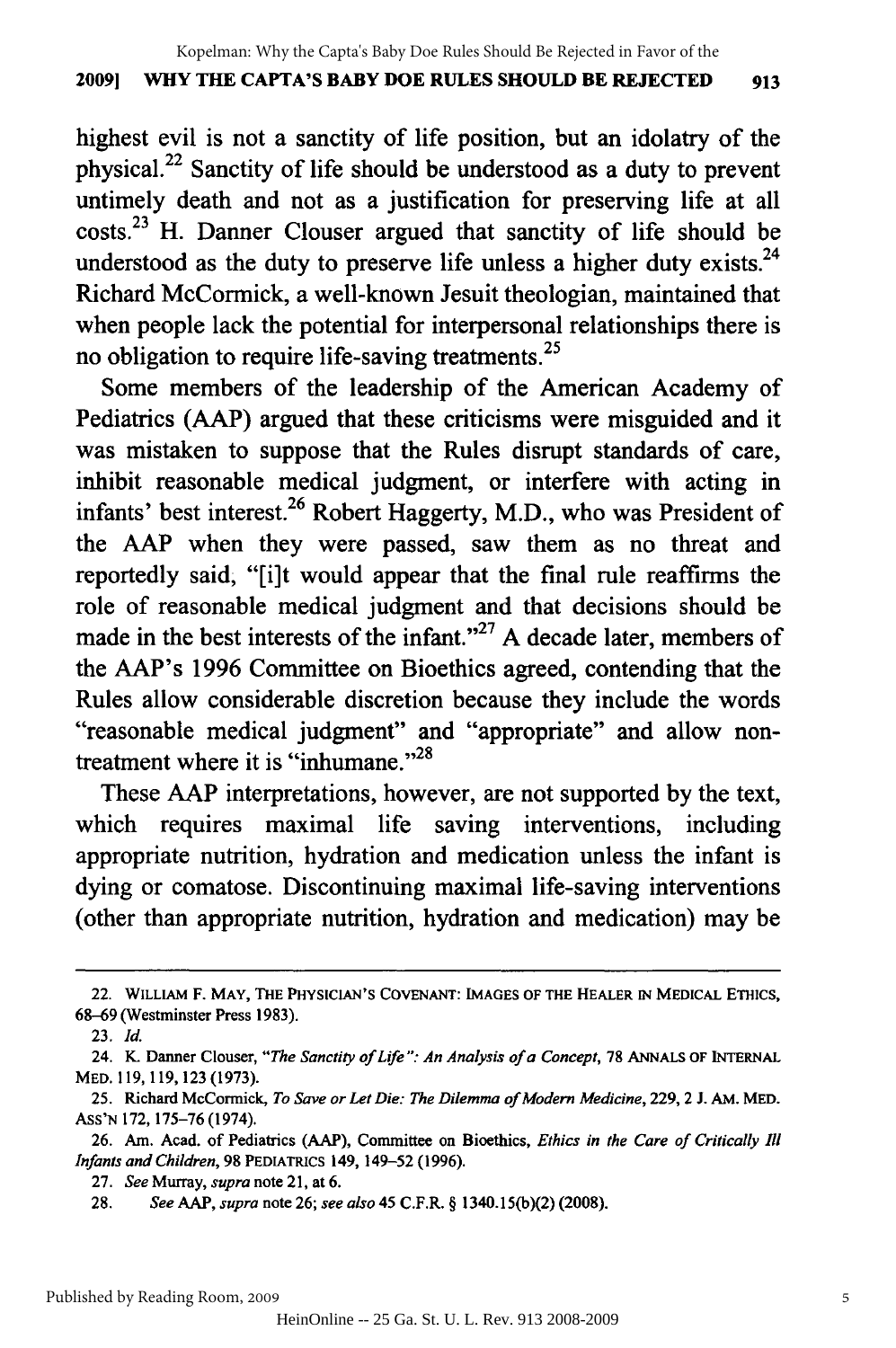#### **GEORGIA STATE UNIVERSITY LAW REVIEW** 914 GEORGIA STATE UNIVERSITY LAW REVIEW (Vol. 25:4

permitted when, in the treating physician's or physicians' reasonable permitted when, in the treating physician's or physicians' reasonable medical judgment, one of the three conditions has been fulfilled. The medical judgment, one of three conditions has been fulfilled. The first exception is that the infant is in an irreversible coma. This one first exception is that the infant is in an irreversible coma. This one and only quality of life consideration that is permitted is very restrictive. The second exception contains three clauses each of which states an exception; it permits the discontinuing of maximal which states an exception; it permits the discontinuing of maximal life saving interventions when treatment would "merely prolong dying, not be effective in ameliorating or correcting all of the infant's life-threatening conditions, or otherwise be futile in terms of the survival of the infant. $n^{29}$  The first and third clauses express exceptions clarifying that the infant must be dying or that the interventions would be futile in promoting the infant's survive. It interventions would be futile in promoting the infant's survive. It would be an error to suppose, as the 1996 Committee on Bioethics would be an error to suppose, as the 1996 Committee on Bioethics did, that the second clause of the second exception allows doctors and did, that the second clause of the second exception allows doctors and families the discretion to discontinue maximal life-saving families the discretion to discontinue maximal life-saving interventions whenever some life-threatening conditions cannot be interventions whenever some life-threatening conditions cannot be corrected.<sup>30</sup> The second clause of this exception, "ameliorating or correcting all of the infant's life threatening conditions, $v^{31}$  cannot mean any life threatening condition which may shorten a life in the long term rather than the short term. If parents and doctors were at liberty to discontinue life-saving measures anytime they could not liberty to discontinue life-saving measures anytime they could not improve or correct *all* life-threatening conditions, the door of improve or correct *all* life-threatening conditions, the door of discretion would be opened too widely; it would not only subvert the Baby Doe Rules but also the Best Interest Standard if families and Baby Doe Rules but the Interest Standard if families and doctors could agree not to provide maximal life-saving treatment to doctors could agree maximal life-saving treatment to infants who, while they may have a life-threatening condition, could infants who, while they may have a life-threatening condition, could live well for many years. All humans must die and nothing is live well for many years. All humans must die and nothing is effective in ameliorating or correcting that condition. It would also be effective in ameliorating or correcting that condition. It would also be an error to suppose, as this AAP committee did, that the third an error to suppose, as this AAP committee did, that the third exception allows special consideration to relieve suffering because it exception allows special consideration to relieve suffering because it states doctors need not provide "inhumane" treatments.<sup>32</sup> Although

<sup>29.</sup> AAP, *supra* note 26; 45 C.F.R. § 1340.15(b)(2)(ii).

<sup>30.</sup> AAP, *supra* note 26; 45 C.F.R. § 1340.15(b)(2)(ii) (2008).

**<sup>31.</sup>** 45 C.F.R. **§** 1340.15(b)(2)(iii) **(2008).** 31. 45 C.F.R. § 1340. I 5(b)(2)(iii) (2008).

**<sup>32.</sup>** *See AAP, supra* note **26.** *32. See* AAP, *supra* note 26.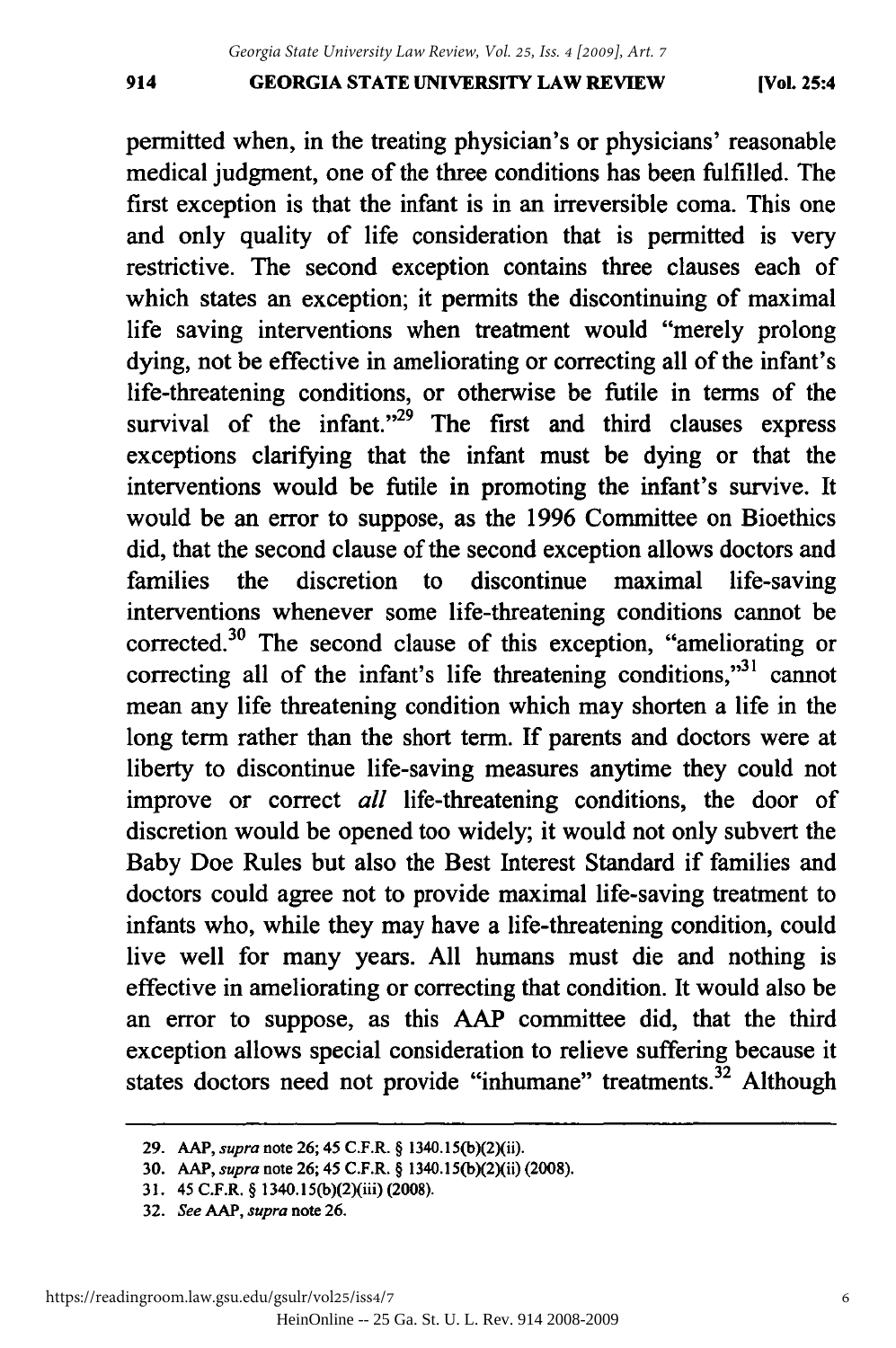#### **2009] WHY THE CAPTA'S BABY DOE RULES SHOULD BE REJECTED 915** 2009] WHY THE CAPTA'S BABY DOE RULES SHOULD BE REJECTED 915

the word "inhumane" is used, the text is as follows: "[t]he provision the word "inhumane" is used, the text is as follows: "[t]he provision of such treatment would be virtually futile in terms of the survival of of such treatment would be virtually futile in terms of the survival of the infant and the treatment itself under such circumstances would be the infant and the treatment itself under such circumstances would be inhumane."<sup>33</sup> This passage does not permit consideration of the infant's suffering unless survival is "virtually futile"<sup>34</sup> and this is generally understood to mean the infant is dying, especially in the generally understood to mean the infant is dying, especially in the  $\frac{1}{2}$  context of an intensive care unit.<sup>35</sup>

Although CAPTA's set of Baby Doe Rules went into effect in 1985, they were only recently interpreted by an appellate state court. 1985, they were only recently interpreted by an appellate state court. *In Montalvo v. Borkovec,36* the Wisconsin Court of Appeals reviewed In *Montalvo v. Borkovec,36* the Wisconsin Court of Appeals reviewed the CAPTA amendments. The case concerned an infant born at the CAPTA amendments. The case concerned an infant born at twenty-three week, three day-old gestation who was given maximal twenty-three week, three day-old gestation who was given maximal life-saving treatments. Such infants are at the limit of viability and life-saving treatments. Such infants are at the limit of viability and those who survive often have considerable morbidity. For this reason, those who survive often have considerable morbidity. For this reason, several of the AAP committees and the Nuffield Council in the United Kingdom recommend discussions with families about treatment options for such infants, including whether to pursue treatment options for such infants, including whether to pursue comfort care rather than life-prolonging treatments. 37 In *Montalvo,* comfort care rather than life-prolonging treatments.37 In *Montalvo,*  the infant's parents sued, claiming that they were insufficiently the infant's parents sued, claiming that they were insufficiently informed about their child's prognosis when they agreed to some of informed about their child's prognosis when they agreed to some of the life-prolonging interventions.<sup>38</sup> The Wisconsin court, however, disagreed: "[t]he implied choice of withholding treatment, proposed disagreed: "[t]he implied choice of withholding treatment, proposed by the plaintiffs, is exactly what CAPTA prohibits."<sup>39</sup> The court

39. **Id.** at 419. 39. *Id.at419.* 

<sup>33. 45</sup> C.F.R. **§** 1340.15(b)(2)(iii) **(2008).** 33. 45 C.F.R. § 1340.15(b)(2)(iii) (2008).

<sup>34.</sup> *Id. 34. Id.* 

<sup>35.</sup> For a fuller discussion, *see* Loretta M. Kopelman, *Are the 21-Year-Old Baby Doe Rules* 35. For a fuller discussion, *see* Loretta M. Kopelman, *Are the 21-Year-Old Baby Doe Rules Misunderstood or Mistaken?,* 115 PEDIATRICS 797, 799-800 (2005); Loretta M. Kopelman, *Rejecting Misunderstood or Mistaken?,* 115 PEDIATRICS 797, 799-800 (2005); Loretta M. Kopelman, *Rejecting the Baby Doe Regulations and Defending a "Negative" Analysis of the Best Interests Standard,* 30 J. *the Baby Doe Regulations and Defending a "Negative" Analysis of the Best Interests Standard,* 30 1. MED. PHIL. **331,** 346 (2005). MED. PHIL. 331, 346 (2005).<br>36. 647 N.W.2d 413, 419 (2002).<br>37. AAP, *supra* note 26, at 150; William Oh, Lillian Blackmon & Am. Acad. of Pediatrics, Comm.

<sup>36. 647</sup> N.W.2d 413,419(2002).

on Fetus **&** Newborns, *The Initiation or Withdrawal of Treatment for High-Risk Newborns,* 96 on Fetus & Newborns, *The Initiation or Withdrawal of Treatment for High-Risk Newborns, 96*  PEDIATRICS 362, 362-63 (1995); Arthur Kohrman, Ellen Wright Clayton **&** Am. Acad. of Pediatrics, PEDIATRICS 362, 362-63 (1995); Arthur Kohrrnan, Ellen Wright Clayton & Am. Acad. of Pediatrics, Comm. on Bioethics, *Guidelines on Foregoing Life-Sustaining Medical Treatment,* 93 PEDIATRICS 532, Cornm. on Bioethics, *Guidelines on Foregoing Life-Sustaining Medical Treatment,* 93 PEDIATRICS 532, 532 (1994); Nuffield Council on Bioethics, *Critical Care Decisions in Fetal and Neonatal Medicine:* 532 (1994); Nuffield Council on Bioethics, *Critical Care Decisions in Fetal and Neonatal Medicine:*  Ethical Issues 24 (2006), available at http://www.nuffieldbioethics.org/fileLibrary/pdf/<br>CCD\_web\_version\_8\_November.pdf.<br>38. 647 N.W.2d at 415–16. CCD web version\_8 November.pdf.

<sup>38. 647</sup> N.W.2d at 415-16.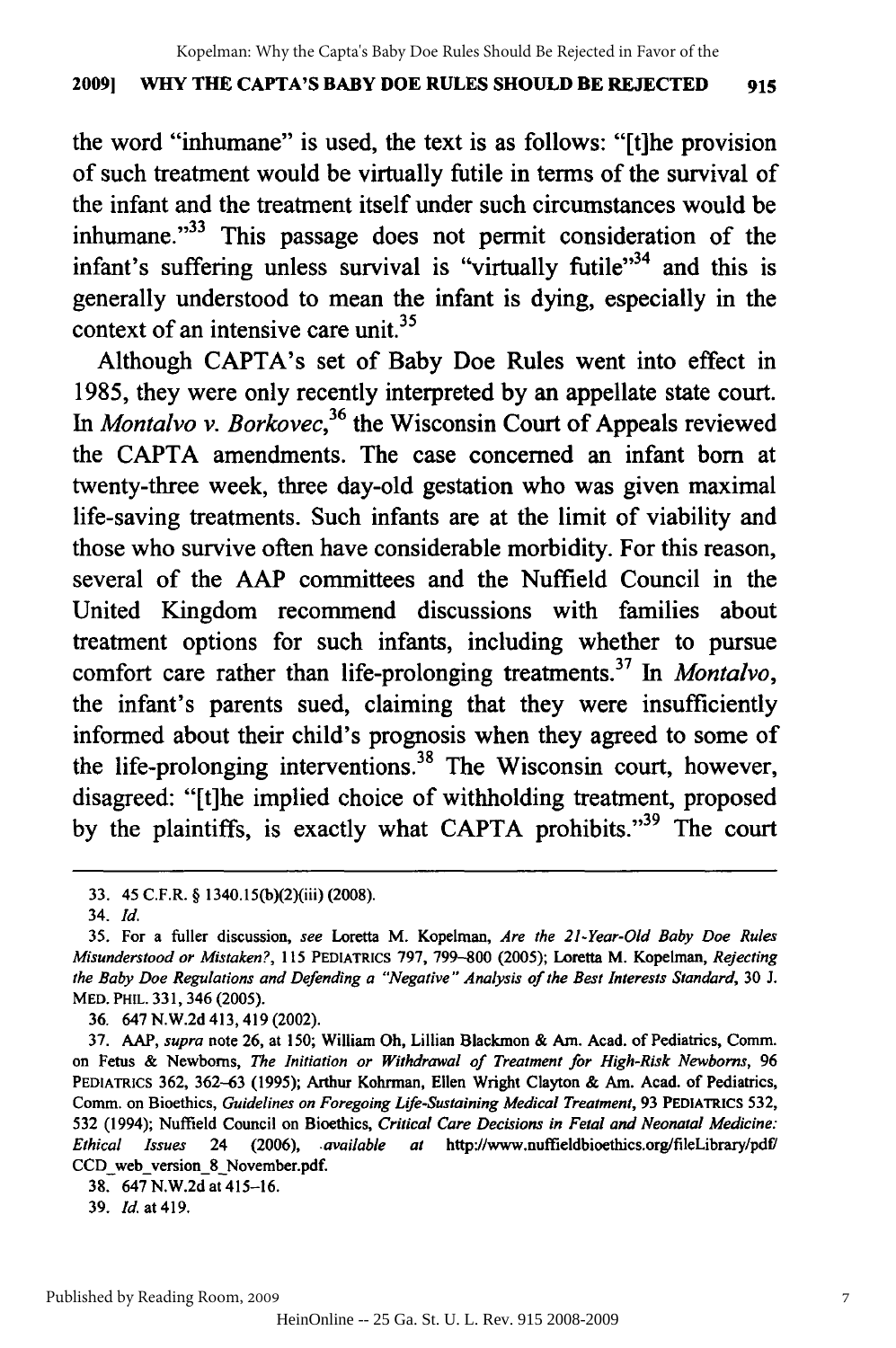found that unless a child was dying or comatose, parents had no role found that unless a child was dying or comatose, parents had no role in consenting to or refusing maximal treatment and thus no claim in consenting to or refusing maximal treatment and thus no claim under the state's informed consent statute.<sup>40</sup> Consequently, this state court interpreted the Rules in a way that rejects the sort of individualized decision-making advocated by such important groups individualized decision-making advocated by such important groups as the AAP committees<sup>41</sup> and the United Kingdom's Nuffield Council.42 This court's understanding exactly reflects the views of Counci1.42 This court's understanding exactly reflects the views of President Reagan<sup>43</sup> and his Surgeon General Koop<sup>44</sup> who proposed both sets of Baby Doe Rules as a way to protect infants' best both sets of Baby Doe Rules as a way to protect infants' best interests. interests.

# A. Are CAPTA's Baby Doe Rules in Infants' Best Interests?

CAPTA's Baby Doe Rules were intended to promote infants' best interest. 45 Yet consider the following case:<sup>46</sup> interest.45 Yet consider the following case:46

X.D. was diagnosed at birth with holoprosencaphaly and since X.D. was diagnosed at birth with holoprosencaphaly and since then he has reacted only to painful stimuli. Now ten months old, then he has reacted only to painful stimuli. Now ten months old, X.D. has edema and is admitted to the hospital with renal failure X.D. has edema and is admitted to the hospital with renal failure of unknown cause. While he cannot be cured, his kidney disease of unknown cause. While he cannot be cured, his kidney disease can be managed with renal dialysis, which he seems to find very uncomfortable. Should renal dialysis be required, optional, or uncomfortable. Should renal dialysis be required, optional, or contra-indicated given his underlying condition? Who should decide what is best for this child? decide what is best for this child?

Holoprosencaphaly is an irreversible condition that results from the Holoprosencaphaly is an irreversible condition that results from the faulty division of the embryonic forebrain and the improper faulty division of the embryonic forebrain and the improper formation of the double lobes of the cerebral hemisphere. In the most formation of the double lobes of the cerebral hemisphere. In the most

**<sup>40.</sup>** *Id. 40. Id.* 

<sup>41.</sup> AAP, *supra* note 26; Kohrman, et al., *supra* note 37; Oh, et al., *supra* note 37. 41. AAP, *supra* note 26; Kohnnan, et aI., *supra* note 37; Oh, et aI., *supra* note 37.

<sup>42.</sup> The Nuffield Council, *supra* note 37. 42. The Nuffield Council, *supra* note 37.

<sup>43.</sup> Montalvo, 647 N.W.2d 413; Reagan, *supra* note 8. *43. Manta/va,* 647 N.W.2d 413; Reagan, *supra* note 8.

<sup>44.</sup> Montalvo, 647 N.W.2d 413; Koop, *supra* note 9. *44. Montalvo,* 647 N.W.2d 413; Koop, *supra* note 9.

<sup>45.</sup> Reagan, supra note 8; Koop, *supra* note 9; Murray, *supra* note 21. 45. Reagan, *supra* note 8; Koop, *supra* note 9; Murray, *supra* note 21.

<sup>46.</sup> This case illustrates the conflict between these two guidance principles and has been discussed 46. This case illustrates the conflict between these two guidance principles and has been discussed more fully in Loretta M. Kopelman, *The Best Interests Standard for Incompetent or Incapacitated* more fully in Loretta M. Kopelman, *The Best Interests Standard for Incompetent or Incapacitated Persons ofAllAges,* 35 J.L. MED. & ETHiCS 187, 192-93 (2007). *Persons of All Ages,* 35 J.L. MED. & ETHICS 187, 192-93 (2007).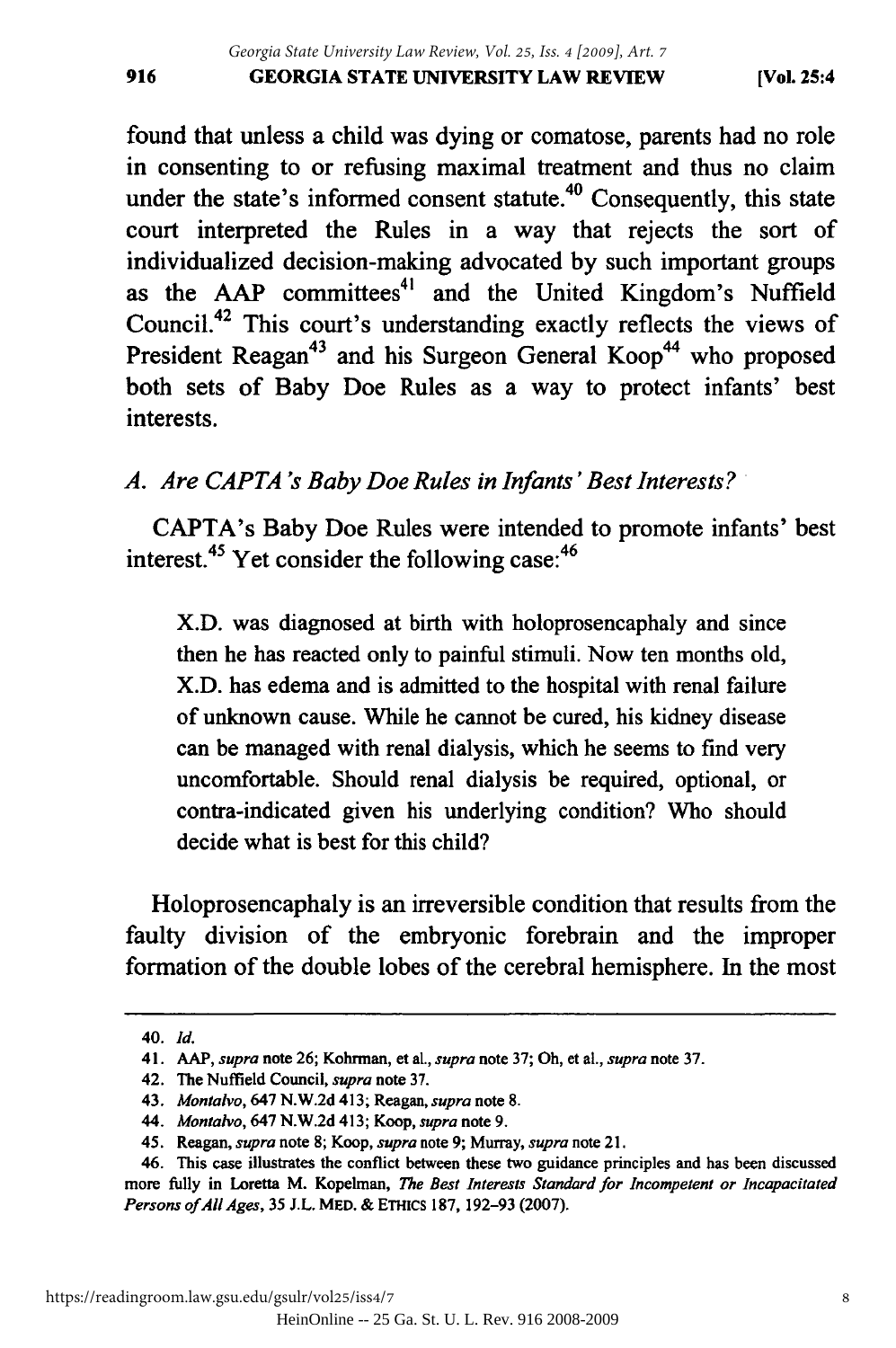#### **20091 WHY THE CAPTA'S BABY DOE RULES SHOULD BE REJECTED 917** 2009] WHY THE CAPTA'S BABY DOE RULES SHOULD BE REJECTED 917

severe cases, infants have only single lobe brain structure and they usually die before birth. All persons with holoprosencaphaly are mentally retarded but the severity depends upon the degree to which mentally retarded but the severity depends upon the degree to which the lobes separate, ranging from most severe to near normal. X.D. has the lobes separate, ranging from most severe to near nonnal. X.D. has a very extreme form: he reacts only to pain, including discomfort a very extreme form: he reacts only to pain, including discomfort from the treatments keeping him alive.

The Rules would require maximal lifesaving treatments for this The Rules would require maximal lifesaving treatments for this child because he is not dying, can survive with treatments, and is not child because he is not dying, can survive with treatments, and is not in an irreversible coma. Most adults, however, faced with the prospect of a life holding out only uninterrupted pain-filled prospect of a life holding out only uninterrupted pain-filled consciousness, prefer palliative care.<sup>47</sup> Relief of pain and suffering is of primary importance to adults most of whom want life and death choices made **by** themselves or **by** their representatives with the choices made by themselves or by their representatives the advice of clinicians.<sup>48</sup> From this perspective the Rules are inflexible and allow decision-makers no discretion to make comfort care and allow decision-makers no discretion to make comfort care primary unless persons are dying or comatose. primary unless persons are comatose.

In what follows, a central criticism of CAPTA's Baby Doe Rules In what follows, a central criticism of CAPTA's Baby Doe Rules will be developed, namely that reasonable persons sometimes decide that preserving a life violates duties to avoid unnecessary suffering that preserving a life violates duties to avoid unnecessary suffering when too little compensatory benefit exists to justify the pain. In such when too little compensatory benefit exists to justify the pain. In such cases, higher duties may exist to provide comfort care. Many committees, councils, and organizations recommend flexibility and allowing families and doctors to decide what is in the best interests of allowing families and doctors to decide what is in the best interests of incompetent persons or incapacitated adults who have not left incompetent persons or incapacitated adults who have not left

<sup>47.</sup> Ira Byock, Arthur Caplan, & Lois Snyder, *Beyond Symptom Management: Physician Roles and* Ira Byock, Arthur & Lois *Management: Physician Roles and*  Responsibility in Palliative Care, in PHYSICIAN'S GUIDE TO END OF LIFE CARE 63-66 (Lois Snyder & Timothy E. Quill eds., 2001); DEREK DOYLE ET AL., OXFORD TEXTBOOK OF PALLIATIVE MEDICINE 1-4 (Oxford Univ. Press 2004); CHRISTINA FAULL, YVONNE H. CARTER & LILIAN DANIELS, HANDBOOK OF PALLIATIVE CARE 10-11 (Blackwell Publ'g) (2d ed. 2005); JOANNE LYNN, JANICE LYNCH SCHUSTER **&** PALLIATIVE CARE 10-11 (Blackwell Publ'g) JOANNE LYNN, JANICE LYNCH SCHUSTER & ANDREA KABCENELL, IMPROVING CARE FOR THE END OF LIFE: A SOURCEBOOK FOR HEALTH CARE ANDREA KABCENELL, IMPROVING CARE FOR THE END OF LIFE: A SOURCEBOOK FOR HEALTH CARE MANAGERS **AND** CLINICIANS 1-5 (Oxford Press 2000); NAT'L HOSPICE ORG. (NHO), STANDARDS OF A MANAGERS AND CLINICIANS 1-5 (Oxford 2000); NAT'L HOSPICE ORG. (NHO), STANDARDS OF A HOSPICE PROGRAM OF CARE (Arlington, Va.: Nat'l Hospice Org. 1990); Peter A. Singer, Douglas K. Martin, & Merrijoy Kelner, *Quality End-of-Life Care: Patients' Perspectives*, 281 J. Am. MED. Ass'N 163, 163-68 (1999); Karen E. Steinhauser et al., Factors Considered Important at the End of Life by Patients, Family, Physicians, and Other Care Providers, 284 J. AM. MED. ASS'N 2476, 2476-82 (2000); President's Council on Bioethics, *Taking Care: Ethical Caregiving in Our Aging Society*, presentation at The President's Council, Wash., D.C. (2005). The President's Council, Wash., D.C. (2005).

<sup>48.</sup> *See* source cited *supra* note 47. *48. See* source cited *supra* note 47.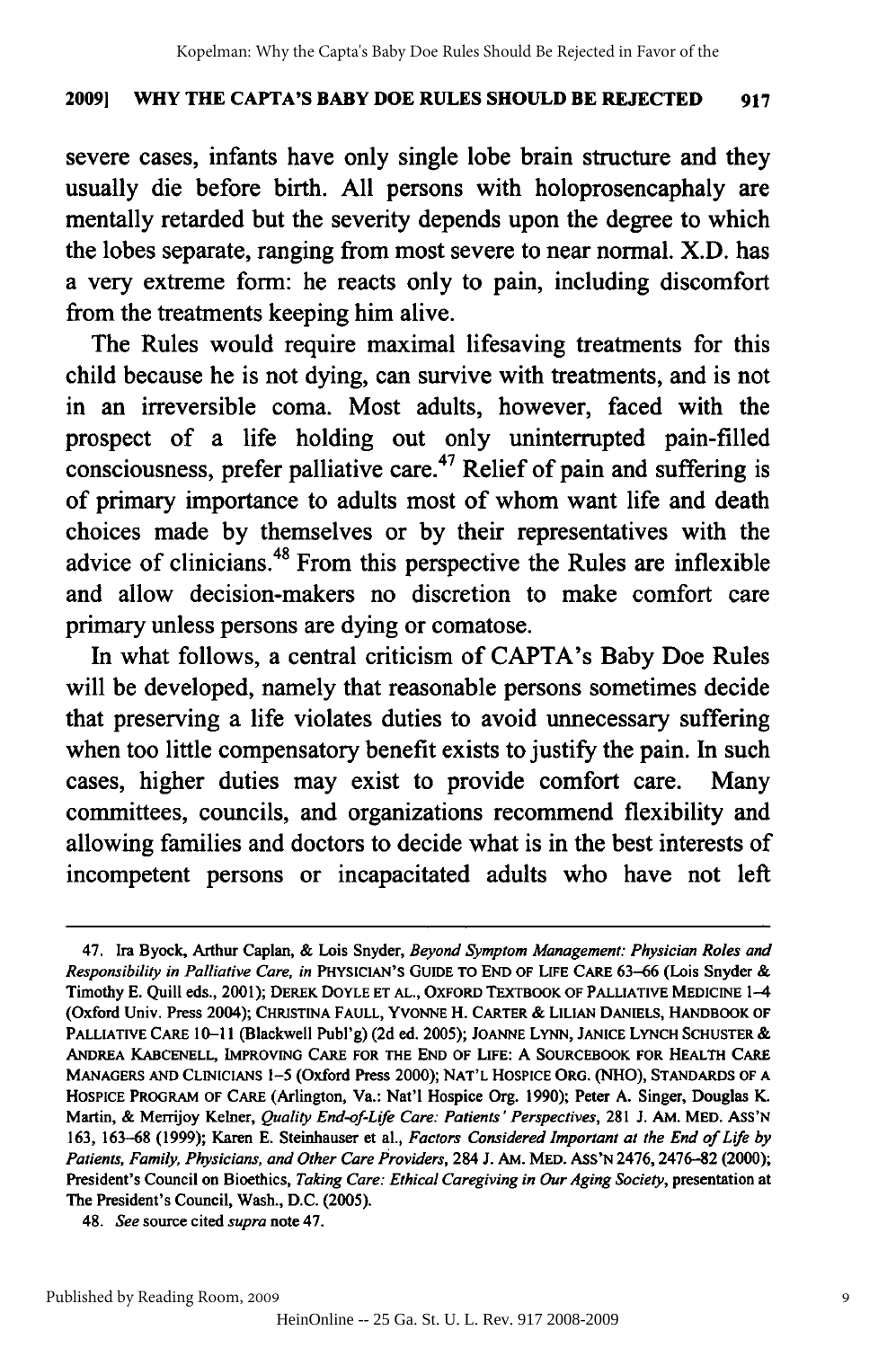#### **GEORGIA STATE UNIVERSITY LAW REVIEW** 918 GEORGIA STATE UNIVERSITY LAW REVIEW (Vol. 25:4

advance directives. This includes allowing them to decide when it is best to withdraw or withhold maximal life-prolonging treatment to fulfill comfort care goals.<sup>49</sup> In contrast, the Rules only allow pain or suffering to be considered if the treatment would be virtually futile in terms of survival.

The President's Council on Bioethics,<sup>50</sup> in discussing what sort of care should be provided to elderly persons with dementia lacking care should be provided to elderly persons with dementia lacking advance directives, recommends flexibility and individualizing advance directives, recommends flexibility and individualizing treatment decisions based on an evaluation of their burdens and treatment decisions based on an evaluation of their burdens and benefits in the life of each particular person. If a life is only a burden, benefits in the life of each particular person. If a life is only a burden, guardians and clinicians should have the option to decide it is in a guardians and clinicians should have the option to decide it is in a patient's best interest to make comfort care primary. patient's best interest to make comfort care primary.

To illustrate these points, the President's Council describes To illustrate these points, the President's Council describes selection of treatment for a woman in the middle stages of Alzheimer's disease who needs dialysis three times a week to live.<sup>51</sup> The woman becomes agitated and confused when taken from her The woman becomes agitated and confused from her home. The Council concludes that renal dialysis is optional even home. The Council concludes that renal dialysis is optional even though she will die quickly without it and might live many years with though she will die quickly without it and might live many years with it. According to the Council, the Best Care or Best Interests Standard incorporates duties to do no harm (nonmalificence). One of its final incorporates duties to do no harm (nonmalificence). One of its final recommendations stresses that maintaining biological life as long as recommendations stresses that maintaining biological life as long as possible should not always be the highest goal: "[tihe goal of ethical possible should not always the highest goal: "[t]he goal of ethical caregiving in a clinical setting is not to extend the length or postpone caregiving in a clinical setting is not to extend the length or postpone the end of a patient's life as long as is medically possible, but always the end of a patient's life as long as is medically possible, but always to benefit the life the patient still has." $52$  The President's Council defends individualized and compassionate care for incapacitated and defends individualized and compassionate care for incapacitated and incompetent persons with adequate attention to relief of suffering. If incompetent persons with adequate attention to relief of suffering. If the same principles were applied to the child with holoprosencaphaly, the same principles were applied to the child with holoprosencaphaly,

<sup>49.</sup> *See* sources **cited** *supra* **note 37;** President's Council on Bioethics, *supra* note 47; Steinhauser **et** 49. See sources cited *supra* note 37; President's Council on Bioethics, *supra* note 47; Steinhauser et al., *supra* note 47; Singer et al., *supra* note 47; Singer et al., *supra* note 47; Singer et al., *supra* note 47; Byock et al., *supra* note 47; FAULL ET AL., *supra* note 47; LYNN ET AL., *supra* note 47; DOYLE ET AL., *supra* note 47. *supra* note 47.

**<sup>50.</sup>** President's Council on Bioethics, *supra* note 47. 50. President's Council on Bioethics, *supra* note 47.

<sup>51.</sup> **Id.** at 182. 51. [d. at 182.

<sup>52.</sup> *Id.* at 212.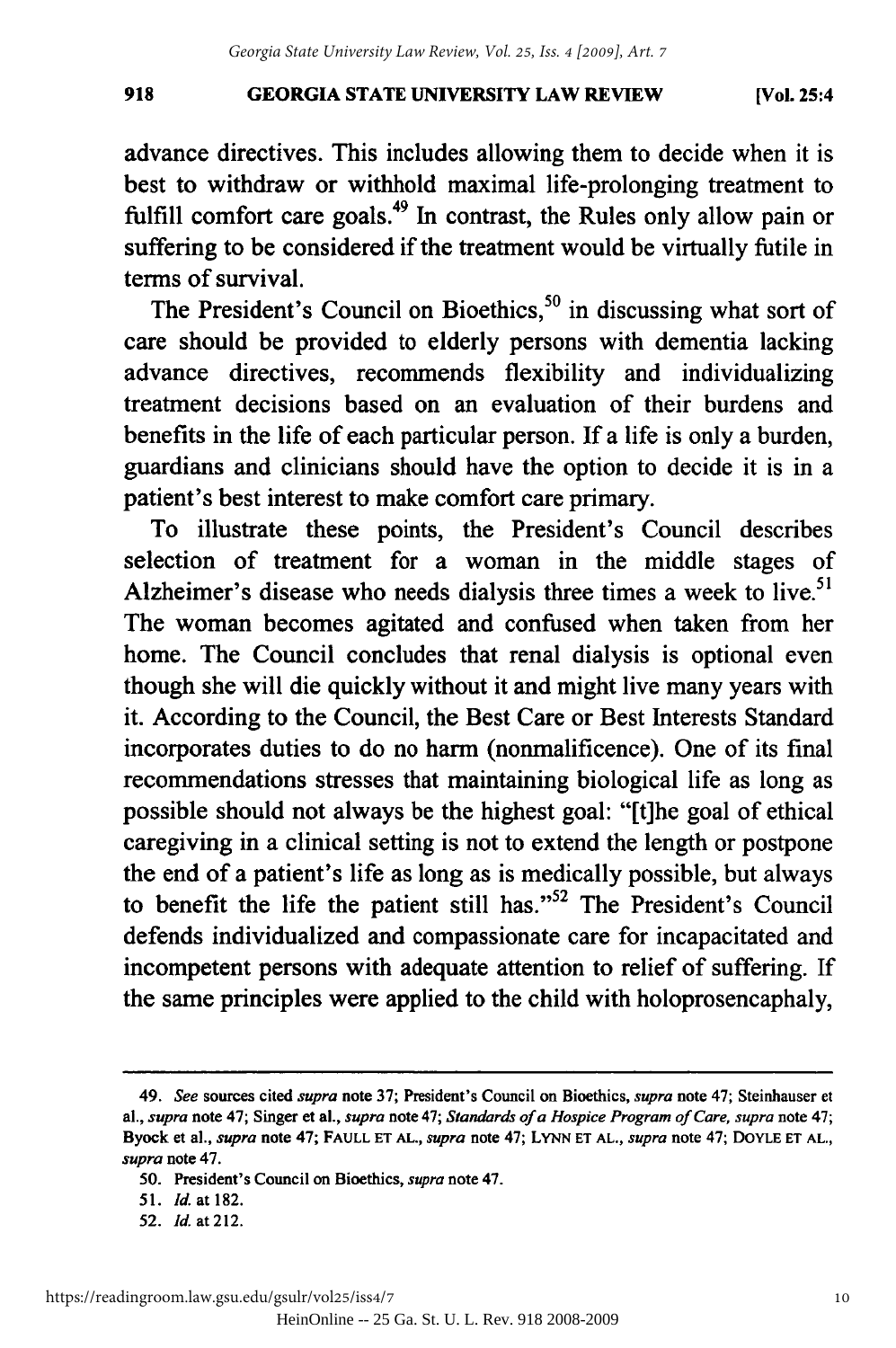#### **20091 WHY THE CAPTA'S BABY DOE RULES SHOULD BE REJECTED 919** 2009] WHY THE CAPTA'S BABY DOE RULES SHOULD BE REJECTED 919

decision makers should have the option to conclude that his life is only a burden and that dialysis is not obligatory to keep him alive.

The President's Council explicitly rejects inflexible policies and The President's Council explicitly rejects inflexible policies and acknowledges guardians may be at liberty to select different life and acknowledges guardians may be at liberty to select different life and death options. Their views about the harms of over-treatment and duties to individualize decisions for incompetent or incapacitated patients stand in sharp contrast to the inflexibility of the Rules. The President's Council, therefore, rejects Baby Doe-type rules for President's Council, therefore, rejects Baby Doe-type rules for incapacitated adults who have not left advance directives.

Some may argue that special rules are needed for infants less than one year of age because guardians' choices are less trustworthy than they are for older children or adults. Yet I know of no data to support such a sweeping conclusion. Individual cases offer no proof about what is done generally or what occurs with people of different ages. Others may argue that the trajectory for elderly persons is known but not known for infants. But as in the case discussed above, sometimes the prognosis is as certain as it is for many elderly persons. Still others argue we must take any chance—even one in a thousand—to save an infant's life. But adults would rebel if such reasoning applied to them, so some account must be given as to why we should have a to them, so some account must be given as to why we should have a policy for infants that adults would reject for themselves.<sup>53</sup> Recommendations for compassionate and individualized decision-Recommendations for compassionate and individualized decisionmaking are the norm in many policies for all persons and are widely making are the norm in many policies for all persons and are widely supported in the pediatric literature including published AAP policies.54 policies. 54

In what follows, I will argue that infants are better protected by the In what follows, I will argue that infants are better protected by the older standard for making decisions for incompetent and older standard for making decisions for incompetent and incapacitated persons who have not left advance directives, the Best incapacitated persons who have not left advance directives, the Best Interests Standard. Unlike the Rules, which apply only to persons Interests Standard. Unlike the Rules, which apply only to persons under one year of age, the Best Interests Standard applies to all under one year of age, the Best Interests Standard applies to all

<sup>53.</sup> These points are developed more fully in Loretta M. Kopelman, Are the 21-Year-Old Baby Doe *Rules Misunderstood or Mistaken?,* 115 PEDIATRICS 797, 799-800 (2005); Loretta M. Kopelman, *Rules Misunderstood or Mistaken?,* liS PEDIATRICS 797, 799-800 (2005); Loretta M. Kopelman, *Rejecting the Baby Doe Regulations and Defending a "Negative" Analysis of the Best Interests Rejecting the Baby Doe Regulations* and *Defending a "Negative" Analysis of the Best Interests*  Standard, 30 J. MED. PHILOSOPHY 331, 346 (2005); Loretta M. Kopelman, The Best Interests Standard *for Incompetent or Incapacitated Persons ofAllAges,* 35 J.L. MED. & ETHics 187, 192-93 (2007). *for Incompetent or Incapacitated Persons of All Ages, I.L.* MED. & ETHICS 187, 192-93 (2007).

<sup>54.</sup> *See* sources cited *supra* note **37.** *54. See* sources cited *supra* note 37.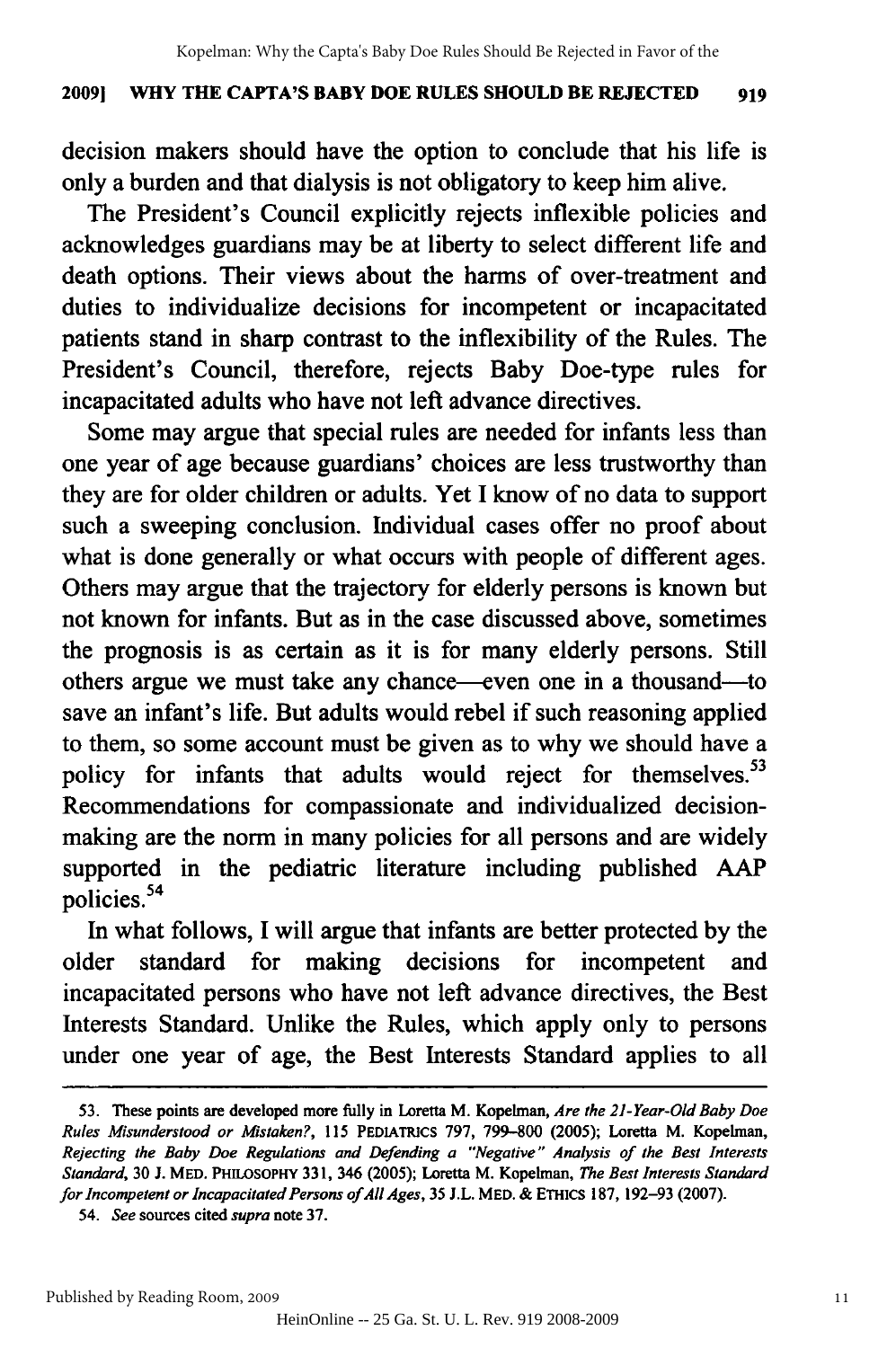**GEORGIA STATE UNIVERSITY LAW REVIEW** 920 GEORGIA STATE UNIVERSITY LAW REVIEW (Vol. 25:4

incompetent individuals or persons lacking capacity to make decisions who have not left directives. decisions who have left directives.

After the Best Interests Standard is clarified and defended in the After the Best Interests Standard is clarified and defended in the next section, it is argued that the Best Interests Standard is a better next section, it is argued that the Best Interests Standard is a better infant care decision-making guidance principle than the Rules for reasons of compassion and fairness. I will argue that the Rules not only unfairly single out infants for the sort of treatments many or most adults reject for themselves, but also fail to promote the best most adults reject for themselves, but also fail to promote the best interest of some infants as judged by what informed, competent, and interest of some infants as judged by what informed, competent, and reasonable adults want for themselves.<sup>55</sup>

II. **AN ANALYSIS AND DEFENSE OF THE BEST** II. AN ANALYSIS AND DEFENSE OF THE BEST **INTERESTS STANDARD AS** A PRACTICAL GUIDANCE PRINCIPLE INTERESTS STANDARD AS A PRACTICAL GUIDANCE PRINCIPLE

The Best Interests Standard is a widely defended standard for The Best Interests Standard is a widely defended standard for decision-makers to use when guiding practical decisions when decision-makers to use when guiding practical decisions when individuals lack decision-making capacity, including infants, individuals lack decision-making capacity, including infants, children, and adults lacking advance directives. For example, the children, and adults lacking advance directives. For example, the Court of Appeals of Maryland recently stated, "we have long stressed that the 'best interests of the child' is the overriding concern of this that the 'best interests of the child' is the overriding concern of this Court in matters relating to children."<sup>56</sup> Article Three of the United Nation's Convention on the Rights of the Child provides as follows: Nation's Convention on the Rights of the Child provides as follows: "[i]n all actions concerning children, whether undertaken by public or "[i]n all actions concerning children, whether undertaken by public or private social welfare institutions, courts of law, administrative private social welfare institutions, courts of law, administrative authorities or legislative bodies, the best interests of the child shall be a primary consideration."<sup>57</sup> But what can it mean to require people to act in the *best* interest of *all* children? In this section I will offer act in the *best* interest of *all* children? In I will offer analysis of the Best Interests Standard that reflects how this guidance analysis of Interests Standard that reflects how this guidance principle is used in practical situations such as medical decisionmaking. making.

<sup>55.</sup> President's Council on Bioethics, supra note 47; Steinhauser et al., supra note 47; Singer et al., supra note 47; Standards of a Hospice Program of Care, supra note 47; Byock et al., supra note 47; FAULL ET AL., *supra* note 47; LYNN ET AL., *supra* note 47; DOYLE ET AL., *supra* note 47. FAULLET AL., *supra* note 47; LYNNET *AL.,supra* note 47; DOYLE ET AL., *supra* 47.

<sup>56.</sup> Grimes v. Kennedy Krieger Inst., Inc., 782 A.2d 807, 853 (Md. 2001). 56. Grimes v. Kennedy Krieger Inst., Inc., 782 A.2d 807, 853 (Md. 2001).

<sup>57.</sup> United Nations, *Convention on the Rights of the Child*, Art. 3 (1989).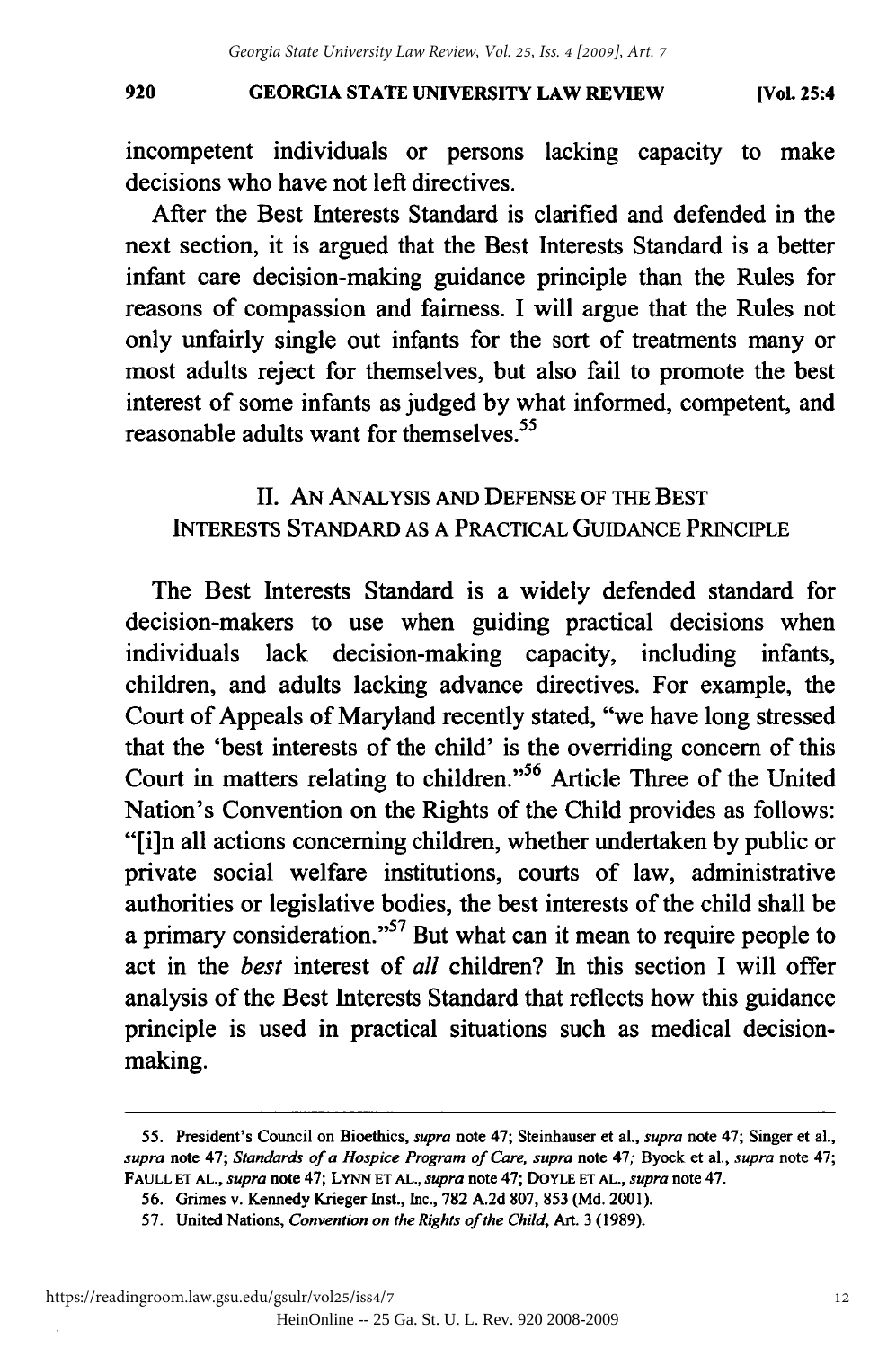#### **20091 WHY THE CAPTA'S BABY DOE RULES SHOULD BE REJECTED 921** 2009) WHY THE CAPTA'S BABY DOE RULES SHOULD BE REJECTED 921

The Best Interests Standard when used as a practical standard has The Best Interests Standard when used as a practical standard has both objective and subjective features.<sup>58</sup> It has "subjective" features in the sense that it is shaped by the values, views, and perceptions of in the sense that it is shaped by the values, views, and perceptions of decision-makers. Children's guardians should be their primary decision-makers. Children's guardians should be their primary decision-makers because they are typically the most knowledgeable and concerned, bear the consequences of choices, and need to make and concerned, bear the consequences of choices, and need to make personal decisions in a way that may accommodate their particular personal decisions in a way that may accommodate their particular values and religious, ethic, social, or philosophical views. values and religious, ethic, social, or philosophical views.

In addition, the Best Interests Standard has "objective" features in In addition, the Best Interests Standard has "objective" features in the sense that the guardians' choices must be "good enough." What is "good enough" should be assessed by sound logical, medical, and "good enough" should be assessed by sound logical, medical, and scientific views and by what honors justifiable duties. Parents who believe that warm baths are more effective to treat their child's cancer than their child's life-saving and well-tested chemotherapy are cancer than their child's life-saving and well-tested chemotherapy are wrong on objective grounds. If parents' ideas about what is best endanger their child, their preferences should be challenged.<sup>59</sup> Parental beliefs do not substitute for evidence about what options are Parental beliefs do not substitute for evidence about what options are acceptable as judged by such sources as science and medicine. Judges acceptable as judged by such sources as science Judges sometimes have to make difficult decisions about what parental sometimes have to make difficult decisions about what parental choices are sufficiently good for them to keep custody of their child.<sup>60</sup> Parents who smoke around their children who have severe asthma may lose custody of them temporarily or permanently for endangering them. endangering them.

<sup>58.</sup> For greater development of these ideas about the Best Interests Standard, *see* Loretta M. 58. For greater development of these ideas about the Best Interests Standard, *see* Loretta M. Kopelman, *Analyzing the Best Interests Standard,* 10 ASBH ExCH. 10 (2007); Loretta M. Kopelman & Kopelman, *Analyzing the Best Interests Standard,* 10 ASBH EXCH. (2007); Loretta M. Kopelman & Arthur E. Kopelman, *Using a New Analysis of the Best Interests Standard to Address Cultural Disputes:* Arthur E. Kopelman, *Using a New Analysis of the Best Interests Standard to Address Cultural Disputes: Whose Data, Which Values?,* 28 THEORETICAL MED. **&** BIOETHICs 373, 373-91 (2007); Loretta M. *Whose Data, Which Values?,* 28 THEORETICAL MED. & BIOETHICS 373, 373-91 (2007); Loretta M. Kopelman, *Using the Best Interests Standard to Decide Whether to Test Children for Untreatable, Late-*Kopelman, *Using the Best Interests Standard to Decide Whether to Test Children for Untreatable, Late-Onset Genetic Diseases,* 32 J. MED. **& PHIL.** 375, 375-94 (2007); Loretta M. Kopelman, *The Best Onset Genetic Diseases,* 32 J. MED. & PHIL. 375, 375-94 (2007); Loretta M. Kopelman, *The Best Interests Standard for Incompetent or Incapacitated Persons of All Ages,* 35 **J.L.** MED. **&** ETHIcs 187, *Interests Standard for Incompetent or Incapacitated Persons of All Ages,* 35 J.L. & ETHICS 187, 192-93 (2007); Loretta M. Kopelman, *Are the 21-Year-Old Baby Doe Rules Misunderstood or* 192-93 (2007); Loretta M. Kopelman, *Are the 21-Year-Old Baby Doe Rules Misunderstood or Mistaken?,* 115 PEDIATRICS 797, 799-800 (2005); Loretta M. Kopelman, *Rejecting the Baby Doe Mistaken?,* 115 PEDIATRICS 797, 799-800 (2005); Loretta M. Kopelman, *Rejecting the Baby Doe Regulations and Defending a "'Negative" Analysis of the Best Interests Standard,* 30 J. MED. *Regulations and Defending a "Negative" Analysis of the Best Interests Standard,* 30 J. MED. **PHILOSOPHY** 331, 346 (2005); Loretta M. Kopelman, *The Best Interests Standard as a Threshold, Ideal,* PHILOSOPHY 331, 346 (2005); Loretta M. Kopelman, *The Best Interests Standard as a Threshold, Ideal,*  and Standard of Reasonableness, 22 J. MED. & PHIL. 271, 271-89 (1997) [hereinafter Kopelman's Best *Interest Standard Articles]. Interest Standard Articles].* 

<sup>59.</sup> HARRY D. KRAUSE, FAMILY LAW **IN A NUTSHELL** 166-70 (West Publ'g Co. 2d ed. 1986). 59. HARRy D. KRAUSE, FAMILY LAW IN A NUTSHELL 166-70 (West Publ'g Co. 2d ed. 1986). 60. *Id. 60. Id.*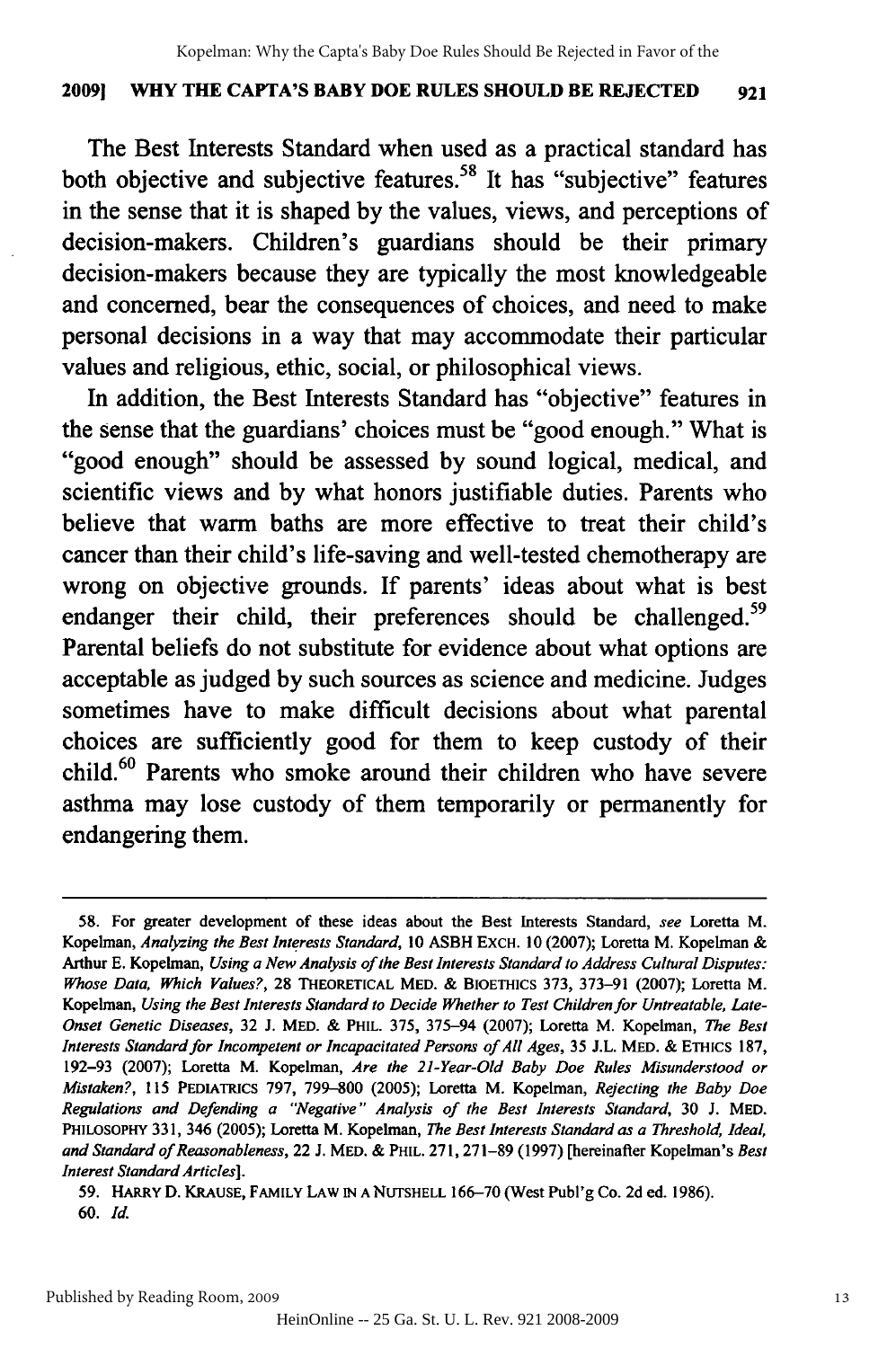**GEORGIA STATE UNIVERSITY LAW REVIEW** 922 GEORGIA STATE UNIVERSITY LAW REVIEW (Vol. 25:4

The Best Interests Standard was developed to establish that The Best Interests Standard was developed to establish that incompetent or incapacitated individuals have rights independent of incompetent or incapacitated individuals have rights independent of their guardians and are not their property.<sup>61</sup> The Best Interests Standard requires choices for incapacitated or incompetent persons Standard requires choices for incapacitated or incompetent persons lacking advance directives that are reasonable or such that competent lacking advance directives that are reasonable or such that competent and informed people of good will would not find unreasonable. and informed people of good will would unreasonable.

More precisely, the Best Interests Standard, when used as a More precisely, the Best Interests Standard, when used as a practical guide, should be analyzed in terms of three necessary and practical guide, should be analyzed in terms of three necessary and jointly sufficient features to reflect these subjective and objective  $f$ eatures:<sup>62</sup>

1) First, decision-makers should use the best available information I) First, decision-makers should use the best available information to assess the incompetent or incapacitated person's immediate and long-term interests and set as their prima facie duty that option (or from among those options) that maximizes the person's overall or from among those options) that maximizes the person's overall or long-term benefits and minimizes burdens. long-term benefits and minimizes burdens.

2) Second, decision-makers should make choices for the 2) Second, decision-makers should make choices for the incompetent or incapacitated person that must at least meet a incompetent or incapacitated person that must at least meet a minimum threshold of acceptable care; what is at least good enough minimum threshold of acceptable care; what is at least good enough is usually judged in relation to what reasonable and informed persons is usually judged in relation to what reasonable and informed persons of good will regard to be acceptable were they in the person's of good will regard to be acceptable were they in the person's circumstances. circumstances.

3) Third, decision-makers should make medical choices 3) Third, decision-makers should make medical choices compatible with moral and legal duties to incompetent or incapacitated individuals (those unable to make decisions for incapacitated individuals (those unable to make decisions for themselves). themselves).

By clarifying that the Best Interests Standard requires reasonable (or not unreasonable) choices, certain differences of opinion about what is best can be accommodated, given the available options. Some what is best can be accommodated, given the available options. Some families may decide to pursue highly experimental treatment to extend their infant's life briefly while others prefer comfort care at home. home.

*<sup>61.</sup> See id.* at **170.** 6\. *See id.* at 170.

**<sup>62.</sup>** These ideas are presented or developed in Kopelman's Best *Interest Standard Articles, supra* 62. These ideas are presented or developed in Kopelman's *Best Interest Standard Articles, supra*  note 58. 58.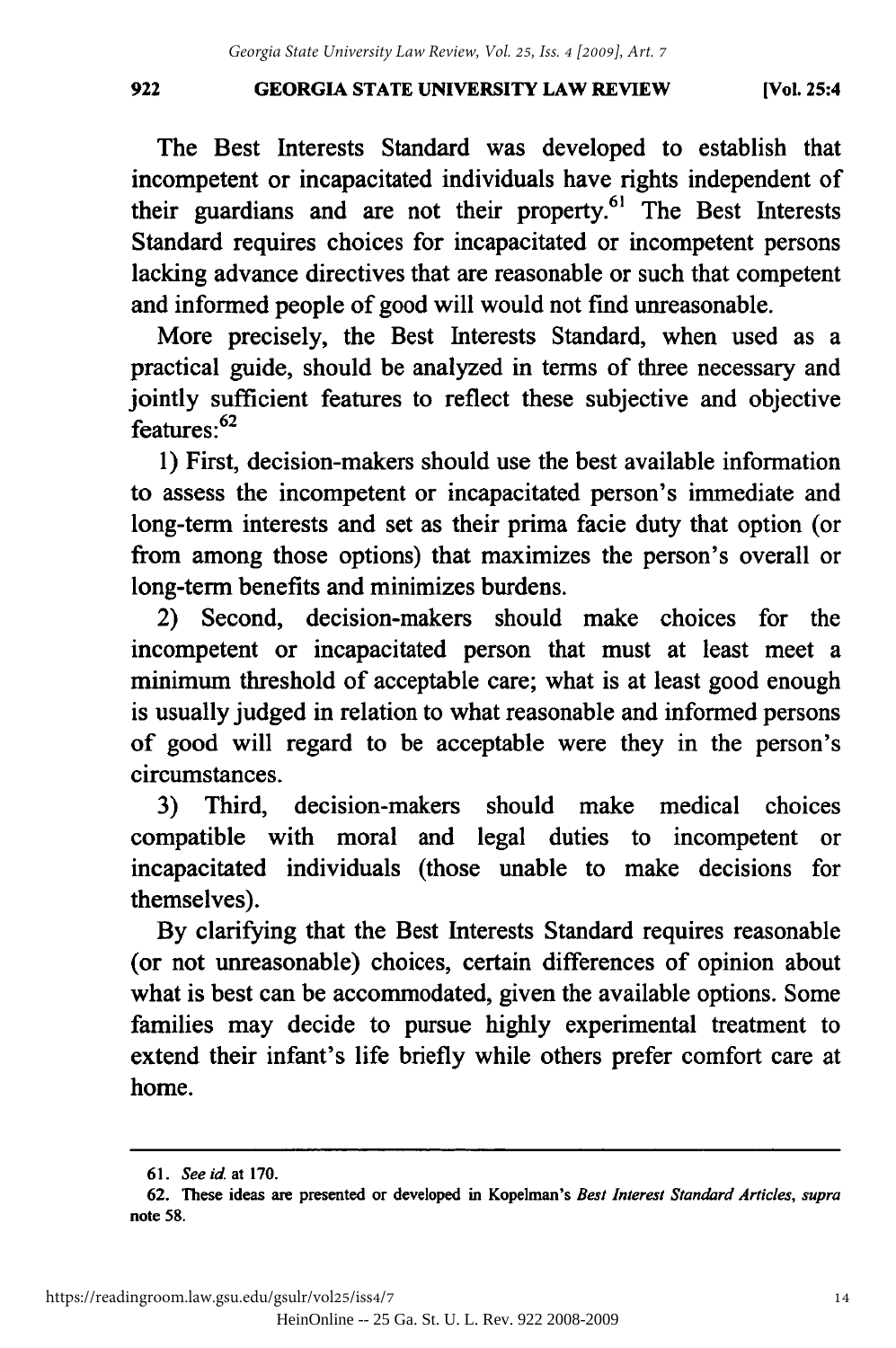#### **20091 WHY THE CAPTA'S BABY DOE RULES SHOULD BE REJECTED 923** 2009] WHY THE CAPTA'S BABY DOE RULES SHOULD BE REJECTED 923

In addition, this analysis of the practical use of the Best Interests In addition, this analysis of the practical use of the Best Interests Standard allows us to distinguish prima facie from actual duties. For example, suppose it might be best for someone to have a heart and lung transplant so he can live another year. If this scarce resource lung transplant so he can live another year. If this scarce resource cannot be obtained, however, it cannot be an actual duty.<sup>63</sup>

We should aspire to do better than minimally acceptable, however, We should aspire to do better than minimally acceptable, however, so the Best Interests Standard should not be regarded as a "good enough" standard. enough" standard.

### **III. RESPONDING TO CRITICS OF THE BEST INTERESTS STANDARD** III. RESPONDING TO CRITICS OF THE BEST INTERESTS STANDARD

This analysis enables us to respond to critics who argue that the This analysis enables us to respond to critics who argue that the Best Interests Standard is-self-defeating, individualistic, unknowable, Best Interests Standard is-self-defeating, individualistic, unknowable, or vague.<sup>64</sup> It is not self-defeating or incoherent because it does not require what is best or ideal for everyone; it is not unknowable require what is best or ideal for everyone; it is not unknowable because it does not require a crystal ball to look into the future and because it does not require a crystal ball to look into the future and see what is best; it is not too individualistic because it does not see what is best; it is not too individualistic because it does not require one to ignore all others' interests, needs, resources, or values require one to ignore all others' interests, needs, resources, or values and pick out what is best or perfect for one person. and pick out what is best or perfect for one person.

Other critics<sup>65</sup> regard the Best Interests Standard as vague, subjective, and open to abuse because it fails to give enough direction subjective, and open to abuse because it fails to give enough direction to parents or doctors. This criticism, however, fails to take into to parents or doctors. This criticism, however, fails to take into account that decision-makers using this standard should be guided **by** account that decision-makers using this standard should be guided by standards of care and established moral and legal duties to the incompetent or incapacitated person as well as **by** a consensus incompetent or incapacitated person as well as by a consensus grounded upon what reasonable and informed competent adults of grounded upon what reasonable and informed competent adults of good will would want for themselves or others in similar situations. good will would want for themselves or others in similar situations. Previous moral, medical, social, or legal judgments should help guide Previous moral, medical, social, or legal judgments should help guide decisions by clarifying what constitutes acceptable thresholds of care decisions by clarifying what constitutes acceptable thresholds of care and what rights children have. The threshold can be modified when and what rights children have. The threshold can be modified when

<sup>63.</sup> For a fuller discussion, *see Kopelman's Best Interest Standard Articles, supra* note 58. 63. For a fuller discussion, *see* Kopelman's *Best Interest Standard Articles, supra* note 58.

<sup>64.</sup> For a detailed response to these criticisms and those holding them, see Kopelman's Best Interest *Standard Articles, supra* note 58. *Standard Articles, supra* note 58.

<sup>65.</sup> See Reagan, *supra* note 8; Koop *supra* note 9; for a detailed response to these criticisms and those holding them *see* Kopelman's *Best Interest Standard Articles, supra* note 58. those holding them *see* Kopelman's *Best Interest Standard Articles, supra* note 58.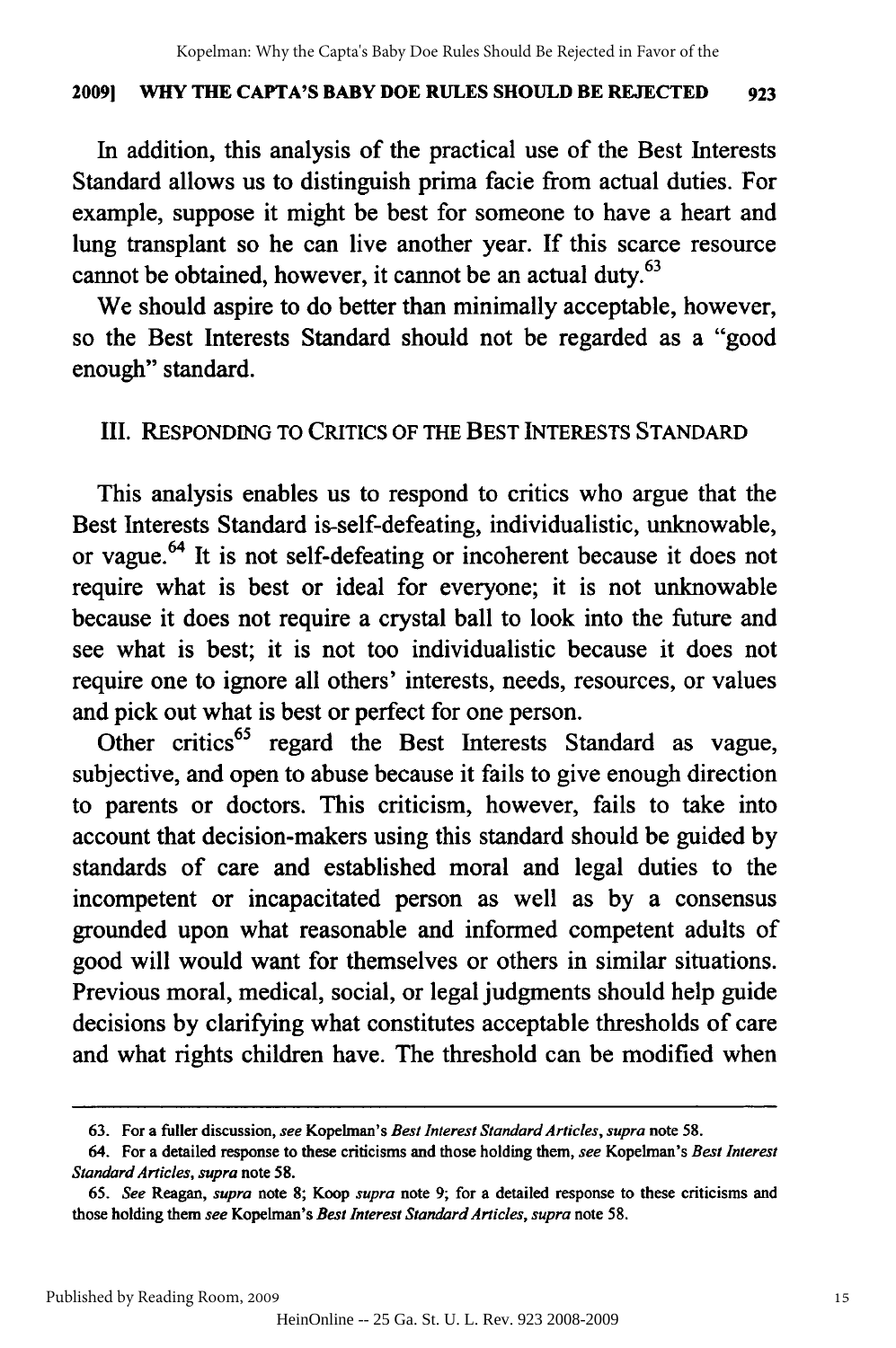new information or resources become available. For example, some new information or resources become available. For example, some acceptable medical interventions in the past would be considered acceptable medical interventions in the past would be considered abusive or neglectful today. abusive or neglectful today.

A related criticism is that the Best Interests Standard is vague and A related criticism is that the Best Interests Standard is vague and useless because it fails to offer an unambiguous threshold about useless because it fails to offer an unambiguous threshold about what is acceptable. On this view, if a clear standard can be articulated it should be stated; if it cannot be articulated, the Best Interest Standard should be abandoned.<sup>66</sup> The insight that should be taken from this criticism is not that this standard should be abandoned, but from this criticism is not that this standard should abandoned, but that this highly abstract guidance principle needs to be specified and that this highly abstract guidance principle needs to be specified and clarified by reasonable, competent and informed people of good will clarified by reasonable, competent and informed people of good will in particular circumstances. In a specific situation-such as whether surgery for an infant's heart defect is in his best interests-a considerable body of existing information and recommendations by considerable body of existing information and recommendations by experts should inform decisions about how to balance benefits and experts should inform decisions about how to balance benefits and burdens or draw upon standards of care in deciding the best option burdens or draw upon standards of care in deciding the best option for the baby. The Best Interests Standard will be hard to use when there is no consensus about what options are unreasonable. Yet there is no consensus about what options are unreasonable. Yet disputes about how to interpret abstract principles or how to decide disputes about how to interpret abstract principles or how to decide difficult or borderline cases arise in the use of many or most standards and so should not be seen as a unique problem for the Best Interests Standard. Our disagreement may be based upon different Interests Standard. Our disagreement may be based upon different understandings of one's duties, upon insufficient data, misunder-understandings of one's duties, upon insufficient data, misunderstandings, miscommunications, or value conflicts. standings, miscommunications, or conflicts.

This analysis of the Best Interests Standard is intended to be This analysis of the Best Interests Standard is intended to be compatible with legal definitions of it in terms of a reasonable person standard. The President's Council, for example, distinguishes the Best Interests Standard from the moral standard of providing the "best Interests Standard from the moral standard of providing the "best care," writing: care," writing:

Best interest: a legal standard of caregiving for incompetent patients, defined by the courts in terms of what a "reasonable

<sup>66.</sup> Thomas J. Balch, *Are There Checks and Balances on Terminating the Lives of Children with* 1. *Are There Checks and Balances on Terminating the Lives of Children with Disabilities? Should There Be?,* 25 GA. **ST.** U. L. REv. 959 (2009). *Disabilities? Should There Be?,* 25 GA. ST. U. L. REv. 959 (2009).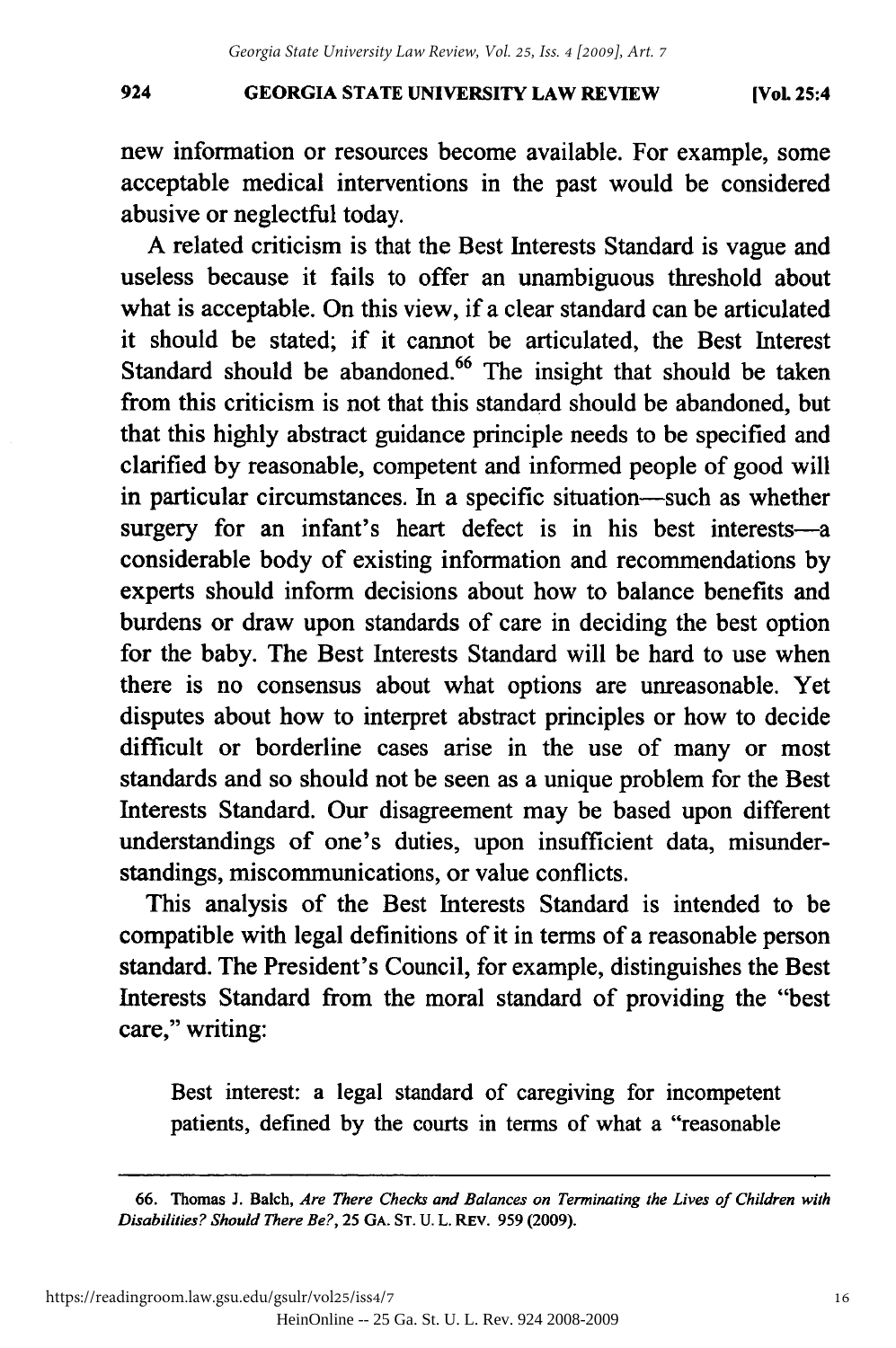#### **20091 WHY THE CAPTA'S BABY DOE RULES SHOULD BE REJECTED 925** 2009) WHY THE CAPTA'S BABY DOE RULES SHOULD BE REJECTED 925

person" would decide in the same situation. **A** consideration of person" would decide in same situation. A consideration of best interests generally attempts to weigh the burdens and benefits of treatment to the patient *in his present condition*, when no clear preferences of the patient can be determined.<sup>67</sup>

The analysis offered herein is not intended to be limited to a legal standard. It is hoped that its various meanings can be united under standard. It is hoped that its various meanings can be united under one umbrella to strengthen its role in providing moral, legal, medical, one umbrella to strengthen its providing moral, legal, medical, social, or other guidance.<sup>68</sup>

# IV. WHY THE BEST INTERESTS STANDARD IS SUPERIOR TO THE BABY DOE RULES SUPERIOR TO THE DOE RULES

The three exceptions found in the Rules were intended to severely restrict the quality of life choices that parents and doctors could make, limiting them to decisions about whether or not to maintain the life of comatose or dying infants.<sup>69</sup> Though the Reagan Administration and right-to-life groups strongly supported the Administration and right-to-life groups strongly supported the Rules,<sup>70</sup> two reasons will be given for regarding the Best Interests Standard as the better guidance principle and for rejecting the Rules. Standard as the better guidance principle and for rejecting the Rules.

First, the Rules single out one group, infants under the age of one, First, the Rules single out one group, infants under the age of one, for a set of rules that most adults would not tolerate for themselves; for a set of rules that most adults would not tolerate for themselves; adults faced with a choice between prolonging a life and preventing adults faced with a choice between prolonging a life and preventing intractable pain and suffering sometimes believe that there are worse intractable pain and suffering sometimes believe that there are worse things than dying.<sup>71</sup> This attitude is reflected in the first priority of palliative care as the relief of pain and suffering.<sup>72</sup> Most adults do not want the sort of inflexible regulations found in the Rules. For want the sort of inflexible regulations found in the Rules. For example, wide legal, moral, and social support exists to withdraw example, wide legal, moral, and social support exists to withdraw some medication, nutrition, and hydration or give sufficient pain

<sup>67.</sup> *See* President's Council on Bioethics, *supra* note 47, at **231.** *67. See* President's Council on Bioethics, *supra* note 47, at 231.

<sup>68.</sup> *See* Kopelman's *Best Interest Standard Articles, supra* note 58. *68. See* Kopelman's *Best Interest Standard Articles, supra* note 58.

<sup>69.</sup> *See* Reagan, *supra* note 8; Koop, *supra* note 9. *69. See* Reagan, *supra* note 8; Koop, *supra* note 9.

<sup>70.</sup> *See* Murray, *supra* note 21. *70. See* Murray, *supra* note 21.

<sup>71.</sup> See Steinhauser et al., supra note 47; Singer et al., supra note 47; Byock et al., supra note 47.

<sup>72.</sup> *See NHO, supra* note 47; Byock et al., *supra* note 47. *72.* NHO, *supra* note Byock aI., *supra* note 47.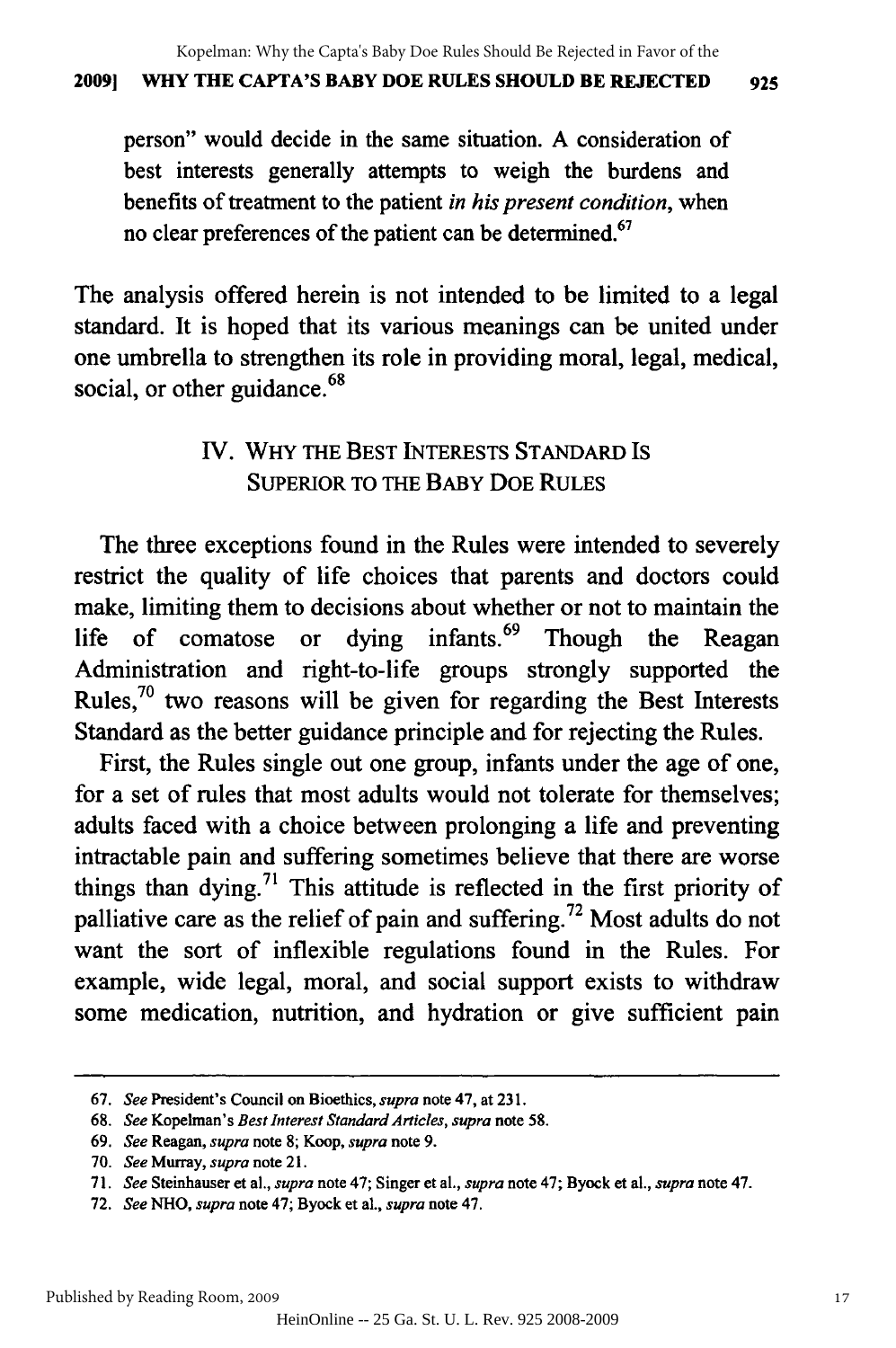#### **GEORGIA STATE UNIVERSITY LAW REVIEW** 926 GEORGIA STATE UNIVERSITY LAW REVIEW [Vol. 25:4

medication to fulfill palliative goals.<sup>73</sup> If we agree that it is wrong to do to others what we would not want for ourselves and that we would do to others what we would not want for ourselves and that we would not want a Baby Doe policy for ourselves, then we should not adopt not Baby Doe policy for ourselves, then we should not adopt such a policy for infants under one year of age.

In contrast, the Best Interests Standard applies to persons of all ages lacking decision-making capacity or competency who have not left advance directives, and it permits the sort of compassionate and individualized decision-making widely recommended, including at individualized decision-making widely recommended, including at the end of life.<sup>74</sup> The President's Council on Bioethics sums this up in one of its final recommendations: "[t]he clearest ethical grounds for foregoing life-sustaining treatments are an obligation to avoid foregoing life-sustaining treatments are an obligation to avoid inflicting treatments that are *unduly burdensome to the patient being* inflicting treatments that are *unduly burdensome to the patient being treated* and an obligation to avoid treatments that are not at all (or not *treated* and an obligation to avoid treatments that are not at all (or not any longer) efficacious in attaining their desired result.<sup>775</sup>

Second, for reasons of compassion as well as fairness, infants should have the same opportunities for comfort care as adults want for themselves. When adults cannot make decisions for themselves, they generally want their guardians or families and doctors deciding what choices are best given the circumstances. Most adults do not want to prolong minimally or permanently unconscious life.<sup>76</sup>

The President's Council recommends decision-makers should The President's Council recommends decision-makers should make reasonable and prudent choices given the particular make reasonable and prudent choices given the particular circumstances because simple rules and blanket interpretations will circumstances because simple rules and blanket interpretations will not cut finely enough for such individualized and compassionate not cut finely enough for such individualized and compassionate choices: "[t]hese kinds of questions--- and more broadly, the relationship between treatment and well-being for persons with dementia-can be considered only in concrete cases, with due regard for both the moral principles that should guide all care giving

**<sup>73.</sup>** *See NHO, supra* note 47; Byock et al., *supra* note 47. Surveys of adults show adequate pain *73. See* NHO, *supra* 47; Byock et aI., *supra* note 47. Surveys of adults show adequate pain control is a top concern in end-of-life care. See Steinhauser et al., supra note 47; Singer et al., supra note 47. 47.

<sup>74.</sup> See NHO, supra note 47; Byock et al., supra note 47; Steinhauser et al., supra note 47; Singer et *al., supra* note 47. al.. *supra* note 47.

*<sup>75.</sup> See* President's Council on Bioethics, *supra* note 47, at 213. *75. See* President's Council on Bioethics. *supra* note 47. at 213.

**<sup>76.</sup>** *See* **NHO,** *supra* note 47; Byock **et** al., *supra* note 47. *76.* NHO. *supra* Byock et aI., *supra* 47.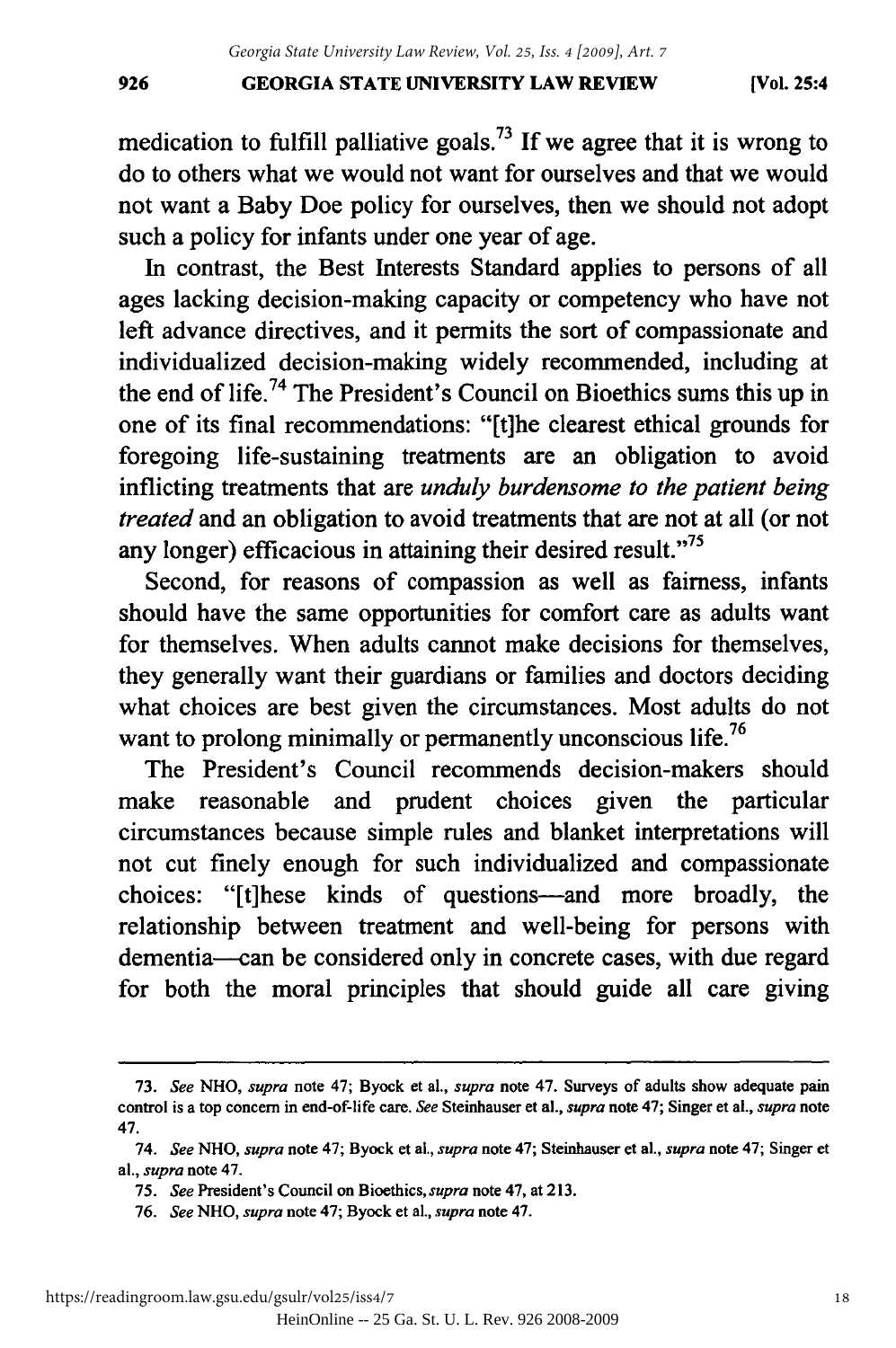#### **20091 WHY THE CAPTA'S BABY DOE RULES SHOULD BE REJECTED 927** 2009] WHY THE CAPTA'S BABY DOE RULES SHOULD BE REJECTED 927

decisions and the irreducible particularity of every clinical decisions and the irreducible particularity of every clinical situation."<sup>77</sup>

### V. **CONCLUSION** V. CONCLUSION

To summarize, CAPTA's Baby Doe Rules and the Best Interests To summarize, CAPTA's Baby Doe Rules and the Best Interests Standard can offer incompatible guidance for infants who are not Standard can offer incompatible guidance for infants who are not dying or comatose but live with intractable pain sometimes from the technologies keeping them alive. In such cases, life comfort care may technologies keeping them alive. In such cases, life comfort care may be a higher duty. The Rules are inconsistent with the broad medical, be a higher duty. The Rules are inconsistent with the broad medical, legal, moral, and social support to withdraw some medication, legal, moral, and social support to withdraw some medication, nutrition and hydration or give sufficient pain medication to fulfill palliative goals. <sup>78</sup> palliative goals.<sup>78</sup>

An analysis of the Best Interests Standard is given to clarify its use as a practical guidance standard and to answer critics. When used use as a practical guidance standard and to answer critics. When used as a practical guidance principle, it contains both objective and as a practical guidance principle, it contains both objective and subjective features, and should be analyzed in terms of three subjective features, and should be analyzed in terms of three necessary and jointly sufficient features: 1) First, decision-makers necessary and jointly sufficient features: 1) First, decision-makers should use the best available information to assess the incompetent or should use the best available information to assess the incompetent or incapacitated person's immediate and long-term interests and set as incapacitated person's immediate and long-term interests and set as their prima facie duty that option (or from among those options) that their prima facie duty that option (or from among those options) that maximizes the person's overall or long- term benefits and minimizes maximizes the person's overall or long- term benefits and minimizes burdens. 2) Second, decision-makers should make choices for the burdens. 2) Second, decision-makers should make choices for the incompetent or incapacitated person that must at least meet a incompetent or incapacitated person that must at least meet a minimum threshold of acceptable care; what is at least good enough minimum threshold of acceptable care; what is at least good enough is usually judged in relation to what reasonable and informed persons is usually judged in relation to what reasonable and informed persons of good will regard to be acceptable were they in the person's of good will regard to be acceptable were they in the person's circumstances. 3) Third, decision-makers should make medical circumstances. 3) Third, decision-makers should make medical choices compatible with moral and legal duties to incompetent or incapacitated individuals (those unable to make decisions for incapacitated individuals (those unable to make decisions for themselves).<sup>79</sup> Properly understood, the Best Interests Standard does

**<sup>77.</sup>** *See* President's Council on Bioethics, *supra* note 47, at **177.** *77. See* President's Council on Bioethics, *supra* note 47, at 177.

<sup>78.</sup> *See NHO, supra* note 47; Byock, et al., *supra* note 47. *78. See* NHO, *supra* note 47; Byock, et aI., *supra* note 47.

<sup>79.</sup> This analysis was discussed in more detail in Kopelman's *Best Interest Standard Articles, supra* 79. This analysis was discussed in more detail in Kopelman's *Best Interest Standard Articles, supra*  note 58. note 58.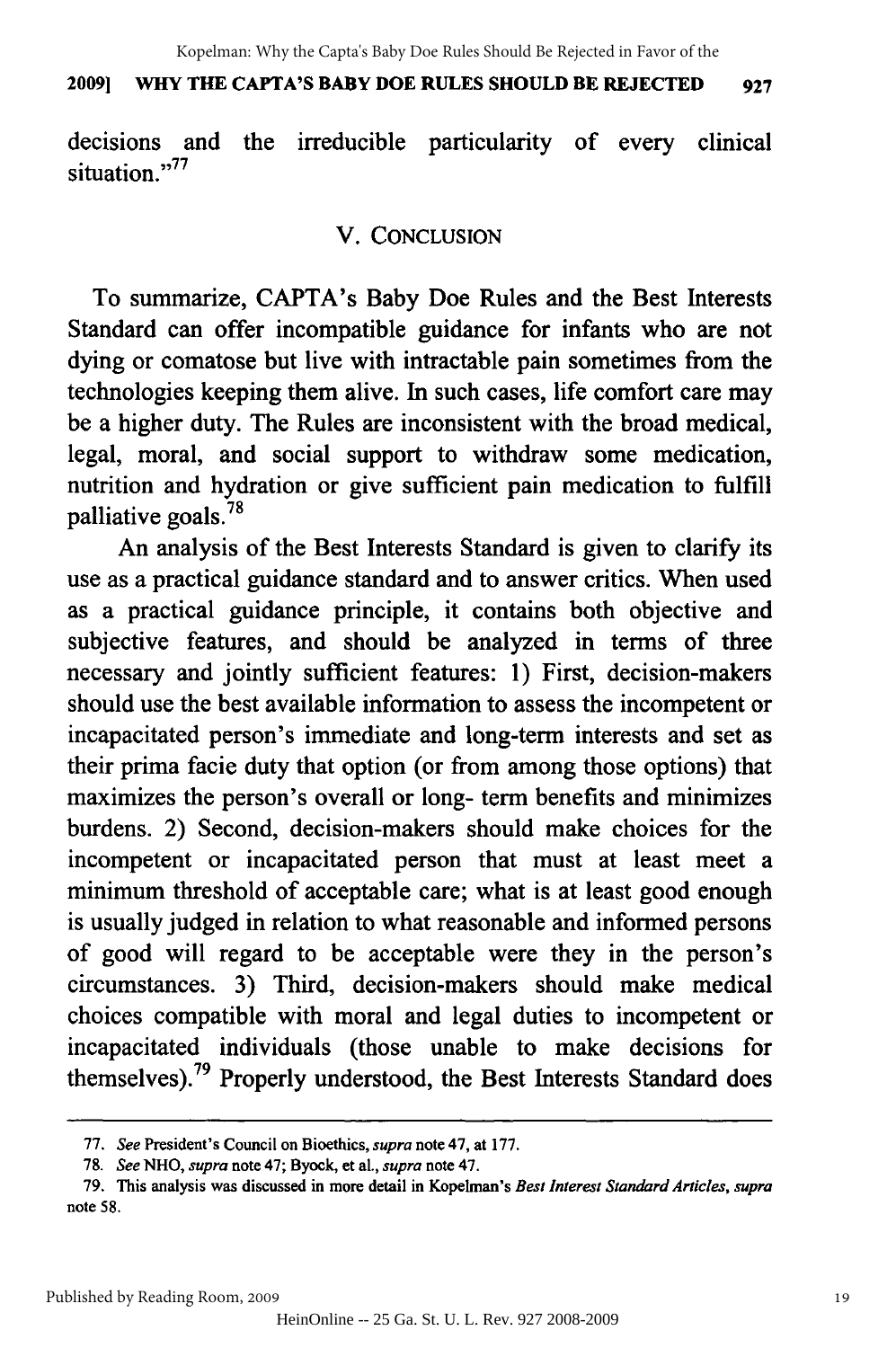not, as critics charge, require people to do what is best or ideal for the not, as critics charge, require people to do what is best or ideal for the incompetent individual, ignoring all other interests, resources or incompetent individual, ignoring all other interests, resources or perspectives, nor is it incoherent, self-defeating, vague or open to abuse. abuse.

The Best Interests Standard is superior to CAPTA's Baby Doe The Best Interests Standard is superior to CAPTA's Baby Doe Rules because, first, it is fairer since it offers the same guidance for all incompetent and incapacitated individuals who have not left advance directives. Second, it is more compassionate as judged by advance directives. Second, it is more compassionate as judged by the sort of individualized and compassionate decision-making that the sort of individualized and compassionate decision-making that adults want for themselves, <sup>80</sup> and it is also better as judged by recommendations made by prestigious pediatric groups for the care recommendations made by prestigious pediatric groups for the care of imperiled infants that allow for pain and suffering.<sup>81</sup> For reasons of fairness and compassion, then, parents or guardians of infants should fairness and compassion, then, parents or guardians of infants should have options similar to those making decisions for their incapacitated have options similar to those making decisions for their incapacitated or incompetent adult relatives lacking advance directives. Decisionmakers' choices using the Best Interests Standard should be makers' choices using the Best Interests Standard should be reasonable (or not unreasonable) and made within acceptable limits reasonable (or not unreasonable) and made within acceptable limits and with the agreement of clinicians. Their options should be and with the agreement of clinicians. Their options should be understood in terms of established moral and legal duties to the incompetent individual and a consensus about what choices are incompetent individual and a consensus about what choices are unacceptable as judged by informed and reasonable people of good unacceptable as judged by informed and reasonable people of good will. will.

<sup>80.</sup> See President's Council on Bioethics, supra note 47; Singer, et al, supra note 47; Steinhauser, et al., supra note 47; NHO, supra note 47; J. Lantos, Seeking Justice for Priscilla, 5 CAMBRIDGE Q. **HEALTHCARE** ETHics 485,485-92 **(1996).** HEALTHCARE ETHICS 485, 485-92 (1996).

**<sup>81.</sup>** *See* sources cited *supra* note **37.** 81. *See* sources cited *supra* note 37.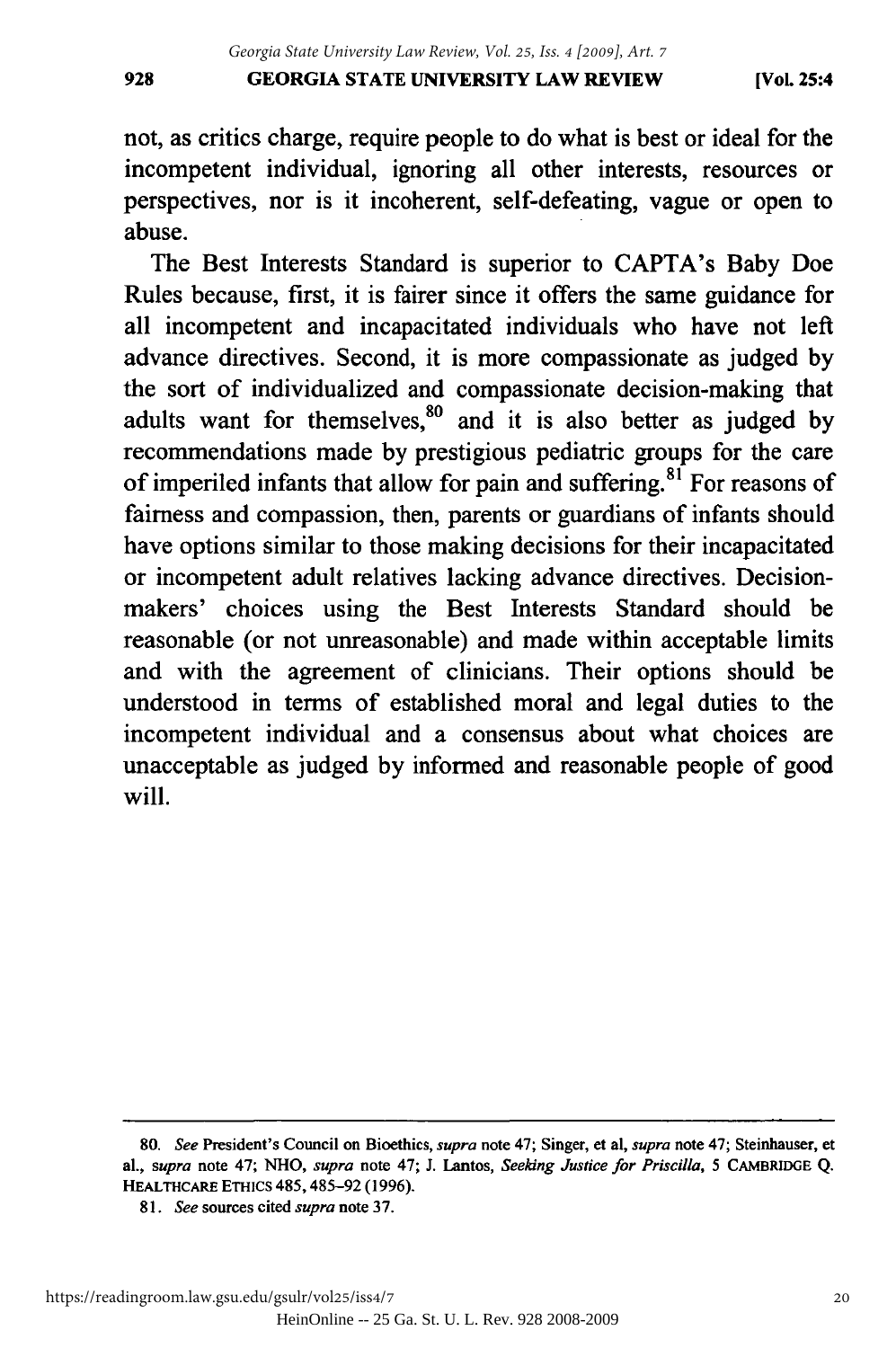Kopelman: Why the Capta's Baby Doe Rules Should Be Rejected in Favor of the

#### **20091 WHY THE CAPTA'S BABY DOE RULES SHOULD BE REJECTED 929** 2009] WHY THE CAPTA'S BABY DOE RULES SHOULD BE REJECTED 929

# TABLE 1: CRITICISMS **OF** CAPTA's **BABY DOE RULES** FROM 494 TABLE 1: CRITICISMS OF CAPT A's BABY DOE RULES FROM 494 MEMBERS OF THE PERINATAL SECTION OF THE AMERICAN ACADEMY MEMBERS OF THE PERINATAL SECTION OF THE AMERICAN ACADEMY OF PEDIATRICS (49% RESPONSE RATE) AND FROM A RANDOM OF PEDIATRICS (49% RESPONSE RATE) AND FROM A RANDOM SAMPLING OF **730** AAP PEDIATRICIANS WHO WERE NOT SAMPLING OF 730 AAP PEDIATRICIANS WHO WERE NOT NEONATOLOGISTS (25% RESPONSE RATE) SURVEYED IN 1986 NEONATOLOGISTS (25% RESPONSE RATE) SURVEYED IN 1986 *(SEE* KOPELMAN ET **AL.,** *SUPRA* NOTE 10 (1988) AND (1992)) (SEE KOPELMAN ET AL., *SUPRA* NOTE (1988) AND (1992))

| The BDR-II will result in improved care for all infants                                                                          |         |             |            |
|----------------------------------------------------------------------------------------------------------------------------------|---------|-------------|------------|
|                                                                                                                                  | % Agree | % Uncertain | % Disagree |
| Neonatologist                                                                                                                    | 5       | 14          | 81         |
| Other pediatricians                                                                                                              | 6       | 16          | 78         |
| The BDR-II were needed to protect the rights of handicapped infants                                                              |         |             |            |
| Neonatologist                                                                                                                    | 14      | 10          | 76         |
| Other pediatricians                                                                                                              | 20      | 12          | 67         |
| The BDR-II will not affect parental rights to consent to or refuse<br>treatment based upon what is in the infant's best interest |         |             |            |
| Neonatologist                                                                                                                    | 19      | 15          | 66         |
| Other pediatricians                                                                                                              | 19      | 17          | 65         |
| The BDR II allows adequate consideration of suffering                                                                            |         |             |            |
| Neonatologist                                                                                                                    | 29      | 11          | 60         |
| Other pediatricians                                                                                                              | 30      | 14          | 56         |
| Most critically ill infants are over treated when the chances for their<br>survival are very poor                                |         |             |            |
| Neonatologist                                                                                                                    | 56      | 13          | 31         |
| Other pediatricians                                                                                                              | 62      | 18          | 19         |

If the federal government requires life-saving treatment of severely If the federal government requires life-saving treatment of severely handicapped infants, then it should guarantee payment for that handicapped infants, then it should guarantee payment for that treatment treatment